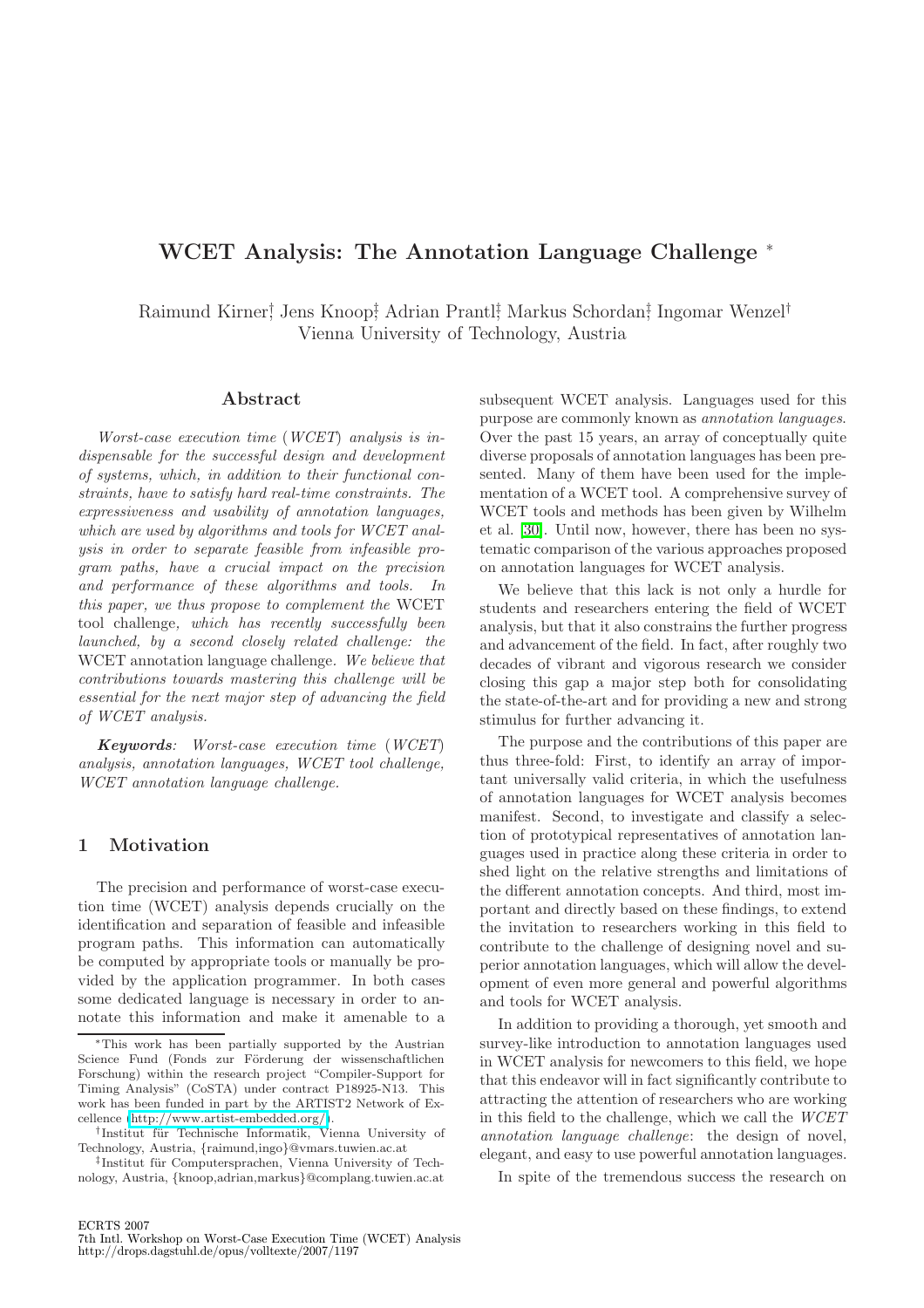WCET analysis has had in the past, and the maturity and usefulness WCET tools have already achieved and proved in practice, we believe that the major next step to further advance their power and widespread dissemination in academia and industry depends crucially on the availability of more expressive and more easily useable annotation languages, which can truly seamlessly be integrated into the tool chain of WCET analysis. We consider the identification of the most important and useful features of annotation languages, the choice of a superior mix, the development and in the longrun the standardization of a language based thereon a major challenge for researchers working in the field of WCET analysis.

In this paper we present this challenge as the WCET annotation language challenge to the WCET research community. As pointed out, we believe that mastering it will be the key for further advancing the field of WCET analysis. But in fact, we also believe that mastering it will be essential in order to enable the recently successfully launched WCET tool challenge, which has attracted the attention of many WCET tool developers [\[9,](#page-16-1) [28\]](#page-16-2), to unfold its strength and impact in full.

### <span id="page-1-0"></span>2 Assessment Criteria

In this section we introduce and discuss the criteria that we use throughout this paper to assess the merits of the annotation languages and mechanisms considered. We separate these criteria into the two groups of language design and usability criteria. While the characteristics of the criteria of the first group are under control when designing the language, the characteristics of the criteria of the second group are essentially an outcome of those of the first one. Additionally to these two groups of criteria, we consider a third and orthogonal issue: the existence of a tool using the annotation language. This is not directly related to a specific property or feature of an annotation language. In fact, the reasons why a tool has been developed, and vice versa, why not, are many-fold. They are not necessarily related to the language at all. Nonetheless, we consider the availability of a tool an indicator of the general usefulness and usability of an annotation language. Independently of this, it is also valuable as an information on its own. It is worth noting, however, that we do not assess the quality of these tools. This is indeed beyond the scope of this paper. Readers with a deeper interest in WCET tools are invited to refer to the (forthcoming) article by Wilhelm et al. presenting a survey of WCET methods and tools [\[30\]](#page-16-0).

### **2.1 Language Design**

Expressiveness: We consider this to be the most important criterion of all. Intuitively, expressiveness reflects the capability of an annotation language to describe control-flow paths. Especially important is here, which types of flow information can be described and which ones cannot. An interesting level of expressiveness is completeness. It requires that the annotation language allows to precisely describe all feasible paths of arbitrary terminating programs. Other important issues of expressiveness are the capability of an annotation language to cope with inter-procedural program flow or selected iteration ranges of loops.

Important setscrews, which allow a language designer to control the expressiveness of an annotation language, are the means and their capabilities for dealing with loop bounds, with triangle loops, and, more generally, with context sensitivity and the execution order of statements. We consider all these throughout this paper. See Section [3.1](#page-3-0) for further details.

Annotation placement and abstraction level: The question of placement and abstraction level of annotations has an immediate impact on the usability of any annotation language. This becomes obvious when thinking in terms of the programmer's effort to use a language.

The first design decision that has to be made is concerning the location of annotations: Shall code annotations be directly placed at the locations of the source code they describe, or shall they be provided in a separate file? None of the two options is always superior and thus consistently preferable to the other. As a rule of thumb: a) if annotated manually, it is usually more convenient to annotate the source code, b) if annotated automatically by appropriate tools, the usage of separate files often turns out to be advantageous.

The second design decision concerns the issue of annotating the source code or the object code. From a (human-centered) usability perspective, source code annotations are generally preferable. This appears to be obvious, if code annotations are manually provided. But it also holds, if flow information is automatically computed by a tool. The reason is that it is often obligatory or at least desirable to verify these annotations manually, e.g., to verify that the correct execution context has been taken into account.

Closely related is the issue of establishing a mapping between source and object code: If an object codebased annotation language is to be used to express the behavior of constructs of the original programming language it is necessary to establish some correspondence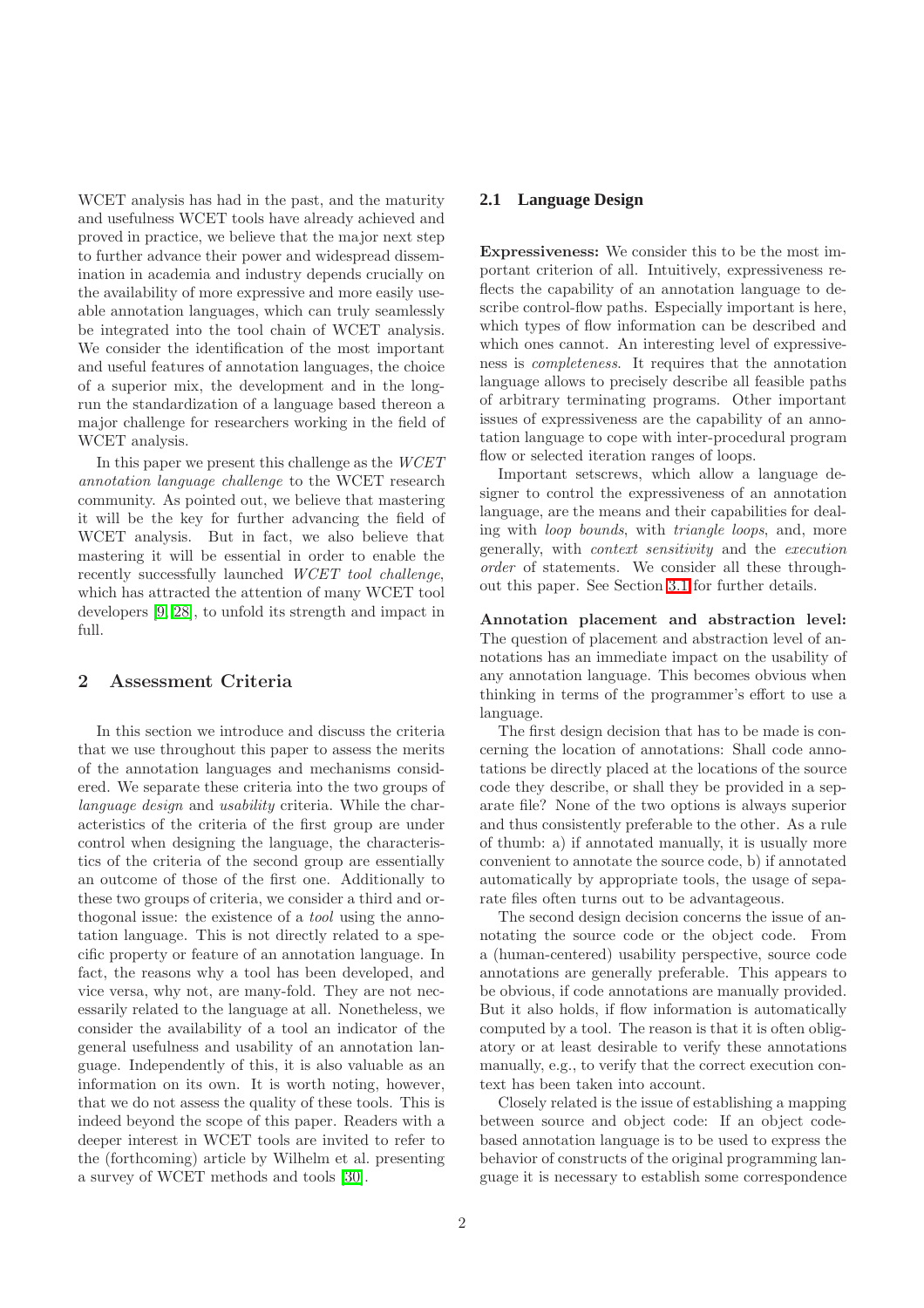between the two. One possibility is to define a set of constructs that can still be recognized after compilation, such as loops or procedure calls. We will call these constructs anchors.

Programming language: Restricting the features of the programming language that can be handled is an important option when designing an annotation language in order to control the expressiveness, precision, and efficiency of subsequent WCET analyses using the language. In effect, this means to restrict the programming language to a subset. Annotation languages, for example, can be limited to reduceable code. Programming languages, however, are often constrained in another way, too: by the WCET calculation methods which are compatible with the annotation language at hand. Similarly, also techniques for the automatic calculation of flow information impose often further restrictions on the programming language. Floating point operations, for example, might not be supported by an annotation language.

Besides this, it is another important issue if the annotation language supports path analysis of the object code. This is crucial because it imposes additional challenges compared to path analysis at the source code level. Different from object code, for example, source code typically uses high-level control-flow statements which allow for a simple calculation of the control-flow graph (CFG). For object code, additional annotations are necessary to reconstruct the CFG precisely.

### **2.2 Usability**

The usability of an annotation language is possibly best reflected by the skills and the amount and the complexity of work it demands from a programmer when using it. It also refers to the knowledge that is required beyond the annotation language itself, e.g. about the WCET analysis expected to make use of it, maybe even of the implementation specifics of this technique as it might affect its performance. Similarly, this holds for the amount of work required to update a program annotation in response to an update of the program. Another issue referred to concerns the ability to cope with annotations that are automatically provided by a tool.

In principle, there are two potential classes of users that provide code annotations: a) programmers, who write manual code annotations, and b) tools that calculate annotations by means of code analysis.

Considering manual code annotations it is quite important that the program behavior can be described concisely and compactly. As an extreme case, the size of an annotation describing a specific program property, may grow exponentially with the program size. When using automatic techniques to calculate code annotations, it is important whether the techniques are capable to produce information in a format which is supported by the annotation language.

When post-processing the calculated WCET results, it is an important issue whether the WCET calculation methods compatible with the annotation language are able to provide the user with information explaining the WCET results. Standard use of ILP (cf. Section [3.4.3\)](#page-4-0) with flow constraints, for example, can only provide information about the execution frequency of statements, but does not provide any information on the execution order.

The preceding discussion shows that usability is the outcome of the interplay of several factors, in particular, of the complex interplay of the annotation language and the possible support for applying this language that is provided by the (tool) environment it is used in. Assessing the usability of an annotation language thus implicitly amounts to an assessment of its usability with respect to a specific global environment, which might even change over time. This, however, is beyond the scope of this paper. For the purpose of this paper, we will thus additionally use a second term, which we call *intricacy* of an annotation language. In distinction to usability, which is the broader, the more general term, intricacy is the more specific one. We refer to intricacy to assess the language-inherent conceptual and technical complexity of an annotation language, detached from any environment or tool support of using it.

### **2.3 Tool Support**

As mentioned above, the availability of a tool using a specific annotation language can be considered an indicator of the general usefulness and usability of this language. In particular, it is an information which we consider valuable on its own. In general, we believe that the efficiency of the known WCET calculation methods, which are compatible with an annotation language, is one of the most relevant factors driving the development of tools. It is also worth noting, however, that vice versa the efficiency of a specific WCET calculation method depends much on the specifics of the underlying annotation language. Obviously, this holds for annotation languages, which require the program structure to be unrolled in order to make the code annotation applicable. We would like to remind the reader that we are not aiming at assessing the quality of tools in this paper.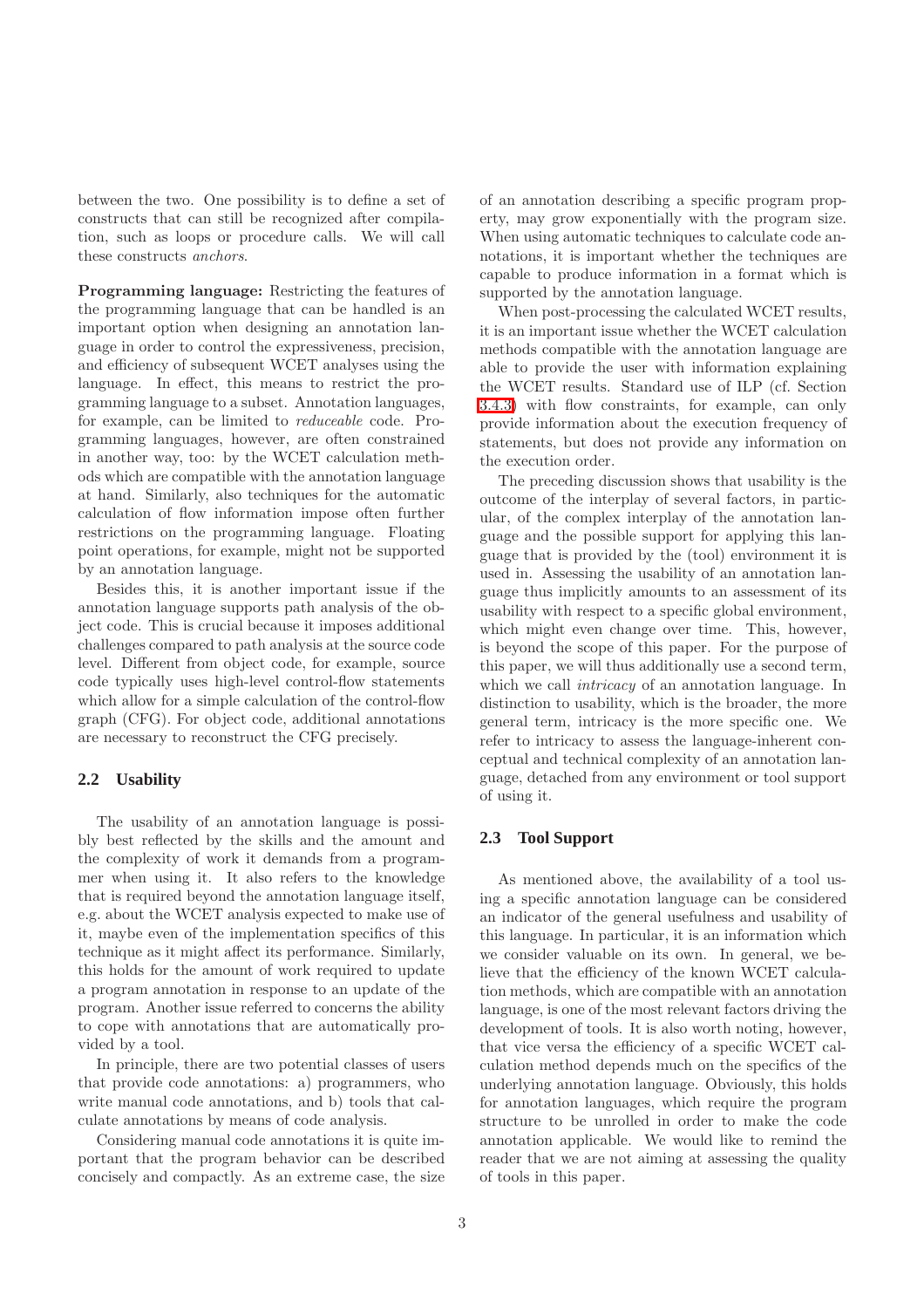# 3 WCET Fundamentals

In this section we recall the essentials of flow information and of WCET calculation methods. This provides the foundation for reviewing the annotation languages we selected as prototypical representatives of the different annotation concepts. To enable this, we first divide the different kinds of flow-information into three types (Section [3.1\)](#page-3-0), and then characterize the flow information which must be supported at a minimum by any reasonable annotation language (Section [3.2\)](#page-3-1). The precision of flow information is limited by the expressiveness of the annotation language (Section [3.3\)](#page-3-2). Subsequently, we describe the essence of the fundamental WCET calculation methods used in practice (Section [3.4\)](#page-3-3).

### <span id="page-3-0"></span>**3.1 Types of Flow Information**

The static description of a program's control flow is given by its control-flow graph and its call graph. To calculate the WCET of a program also information about the dynamic control-flow behavior is needed. In WCET analysis, flow information about the dynamic control flow is typically used to partially describe the following program behavior:

- Explicit execution frequency. This type of flow information describes the execution count of nodes or edges of the control-flow graph. Execution count information can be given, for example, as the absolute execution count of a code location, or as a relation between the execution count of one code location and another code location. In practice, information on execution frequency is formulated as linear equations between the execution count of different code locations.
- Explicit execution order. This type of flow information is concerned with describing patterns of execution order of nodes or edges of the controlflow graph. The execution order of statements is significant on modern processors where the execution time of an instruction depends on the execution history.
- Context-sensitive flow information. This refers to the control flow of instructions that may be executed multiple times within a program execution. In greater detail, we can distinguish two sources of context-sensitive flow information: instructions executed within a loop and instructions executed within a function which is called multiple times.
- Loop-context sensitive flow information describes the control-flow behavior of a loop body for a subrange of all possible loop iterations.
- Call-context sensitive flow information describes the control-flow behavior of a function for specific call sites.

### <span id="page-3-1"></span>**3.2 Minimal Flow Information**

Besides the control-flow description of a program, the only additional flow information mandatory to bound its WCET are boundaries of the execution frequency of cycles in the description of the syntactical control flow. For intra-procedural WCET analysis, the control-flow graph (CFG) is used as control-flow description; for inter-procedural WCET analysis the super graph is used, which is a combination of the call graph and the CFG of each subroutine.

In case of reducible loops [\[1\]](#page-15-0) so-called loop bounds are used to describe the maximum iteration count of loops. Annotating other cyclic control-flow like recursive function calls or non-reducible loops is less intuitive.

#### <span id="page-3-2"></span>**3.3 Completeness of an Annotation Language**

The completeness of an annotation language is concerned with the question of how precise the set of feasible control-flow paths of programs can be described by a flow annotation language. A path annotation language is complete if it is expressive enough to describe for arbitrary programs the feasible paths and the infeasible paths as two disjoint (non-overlapping) sets of paths, i.e., feasible and infeasible paths can be described precisely instead of having to use any approximations. For this definition of completeness it is sufficient to assume an implicit description of the infeasible paths by the inverse of the set of feasible paths. Given a flow annotation language which does not allow to describe the set of feasible paths precisely, one has to use over-approximations, representing a superset of the set of feasible paths. Lacking completeness in the flow description will generally result in an overestimation of the WCET.

### <span id="page-3-3"></span>**3.4 WCET Calculation Methods**

The type of interesting flow information depends much on the applied WCET calculation method. In the following we recall the three most important WCET calculation methods.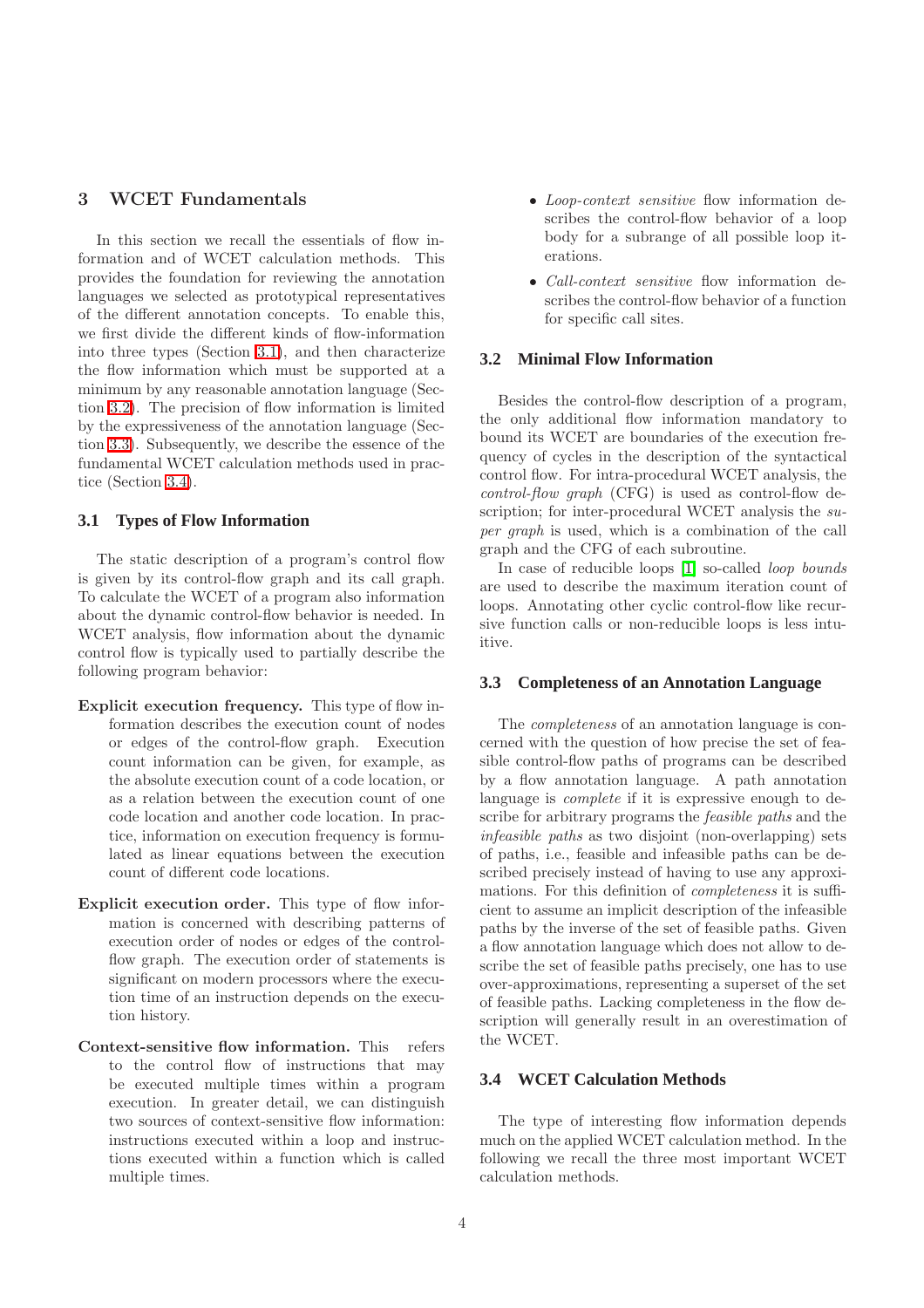#### <span id="page-4-3"></span>3.4.1 Timing Schema

The *timing schema* approach turned out to be an efficient WCET calculation method that is also very simple to implement [\[24,](#page-16-3) [26,](#page-16-4) [23\]](#page-16-5). Essentially, the timing schema consists of hierarchical WCET calculation rules for each node of the syntax tree representing elementary or composed statements. Denoting the local WCET bound of a node A by  $T(A)$ , the local WCET of the sequential composition  $A$ ;  $B$  of two nodes  $A$  and B is computed as  $T(A) + T(B)$ . Analogously, the local WCET of a conditional statement if  $A$  then  $B$  else C fi; is computed as  $T(A) + max (T(B), T(C))$ , while the local WCET bound of a loop while  $A$  do  $B$  od; with at most LB iterations (loop bound) is computed as  $(LB + 1) \cdot T(A) + LB \cdot T(B)$ . Last but not least, if A represents an elementary statement,  $T(A)$  is simply the maximum execution time of A. Of course, the timing schema can analogously be formulated to calculate the best-case execution time. The computational complexity of the timing schema is linear with the program size. It can thus be applied efficiently to large programs.

A refinement of the timing schema approach to handle nested loops more precisely has been presented by Colin and Puaut [\[6\]](#page-16-6).

#### 3.4.2 Path-Based WCET Calculation

Path-based WCET calculation [\[10,](#page-16-7) [27\]](#page-16-8) is inspired by the naive approach of analyzing each program path and selecting the longest out of it as the WCET bound. Though this approach is infeasible for the whole program, it becomes realistic for local scopes of a program. Thus, the idea of path-based WCET calculation is to search for the longest path within each innermost scope. For example, each loop could form a scope. Once the longest path of a scope has been determined, the whole scope is treated as a single instruction with the execution time of the longest path assigned to it. This procedure is repeated till the whole program is analyzed.

Path-based WCET calculation has been developed to analyze the effects of pipelines. It allows to model the impact of the pipeline to an instruction sequence longer than just basic blocks, and thus increases the precision of the WCET bound. However, path-based WCET calculation is inappropriate to take rather global timing effects into account, like cache behavior.

#### <span id="page-4-0"></span>3.4.3 IPET-Based WCET Calculation

The implicit path enumeration technique (IPET) has been introduced by Li and Malik [\[17\]](#page-16-9), as well as by

Puschner and Schedl [\[25\]](#page-16-10). In contrast to path-based WCET calculation where paths are explicitly enumerated, IPET performs an implicit longest path search.

The basic idea is to model the control flow of the program by constraints. To reduce the complexity, typically only linear constraints are used, i.e., the program is represented as an integer linear program (ILP). Subsequently to this basic modelling, supplemental flow information can be included smoothly as additional constraints of the ILP problem. The finally formulated ILP problem is passed to an ILP solver that computes the desired WCET bound. Due to the broad availability of commercial and open-source ILP solvers, such ILP problems can be solved conveniently.

### <span id="page-4-1"></span>4 WCET Annotation Languages

Together with Section [5](#page-10-0) and Section [6,](#page-12-0) Section [4](#page-4-1) represents the core of this paper. In this section we reconsider a selection of prototypical representatives of the different annotation languages (Section [4.1](#page-4-2) to [4.7\)](#page-9-0). The findings of this reconsideration will then be the basis of our conceptional comparison of these languages in Section [5.](#page-10-0)

#### <span id="page-4-2"></span>**4.1 TAL - Equations with Event Markers**

Mok et al. describe the Timing Analysis Language (TAL) [\[20\]](#page-16-11). This is an integral part of the timing analysis system developed at the University of Texas. The timing analysis system uses the timing schema approach and consists of several tools retrieving information that is to be used as input for the timetool, which eventually performs the calculation of the execution time of the analyzed program.

While *timetool* itself works only on assembler code, the tool set also contains a modified C compiler to translate annotated C programs to annotated assembler programs. The annotations of the C code are automatically generated by the annotate tool that fills in default assumptions about the program's behavior. The compiler generates the annotations of the assembler code in form of a TAL script. Usually, this script is not yet useful for the analysis since it contains too conservative estimates. It has thus to be refined by a more powerful tool or by hand to get better results. To aid the user with this task, a graphical user interface is provided.

Finally, the script is interpreted by timetool to calculate the execution time of the program. A very detailed description of the language can be found in [\[5\]](#page-16-12).

Figure [1](#page-5-0) shows a simple C-program taken from [\[20\]](#page-16-11) that will serve us as an example. The automatically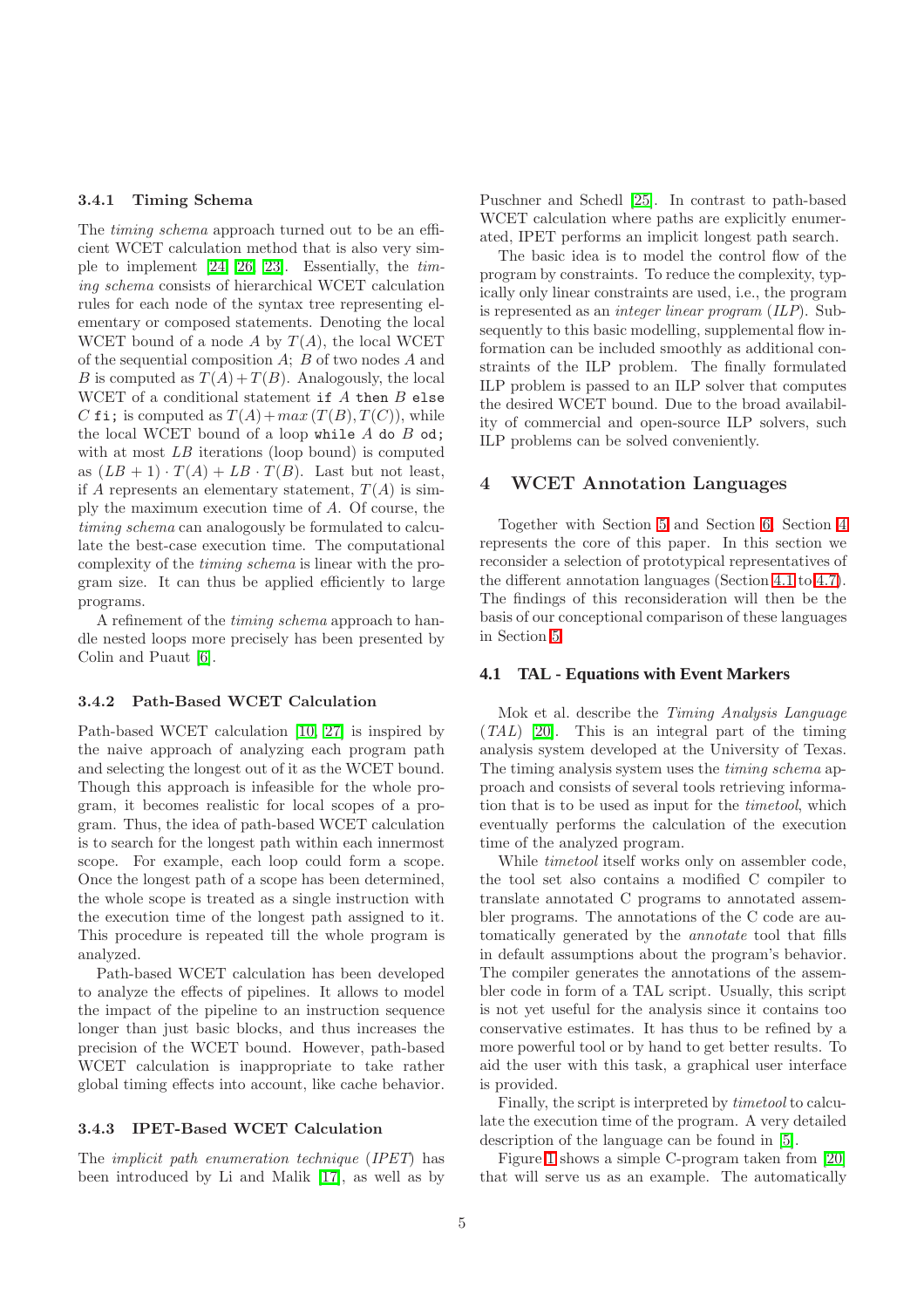| 1 main() $\{$        | $// -v-L1:$  |
|----------------------|--------------|
| 2 int i=0, $j=0$ ; 3 |              |
| 3 while (i < 100) {  | $// -v-L3:$  |
| 4 if $(i < 10)$ i++; |              |
| $5 \t i++;$          |              |
| 6 }                  | $1/ - -L6$ : |
| 7 ኑ                  | $1/ - -17$ : |
|                      |              |

### <span id="page-5-0"></span>**Figure 1. Example C-Source**

generated TAL-script is displayed in Figure [2.](#page-5-1) The script contains references to labels that occur in the assembler output of the compiler. We have also inserted the locations of these labels into the C-source in Figure [1.](#page-5-0)

```
1 func TAL_main() {
2 block blk1;
3 loop lp1;
4
5 blk1#begin = "-v-L1";
6 blk#end = "-^{\sim}-L7";
7
8 lp1#begin = "-v-L3":
9 lp1#count = MAXINT;
10 lp1#end = "--L6";11
12 return(blk1#time);
13 }
```
### <span id="page-5-1"></span>**Figure 2. Autogenerated TAL-Script for the program in Figure [1](#page-5-0)**

As can be seen in Figure [2,](#page-5-1) the language offers the following data types for timing purposes: A loop describes a loop construct where the execution frequency depends on the data being processed. A block is a program fragment that may contain loops, but the execution time of the block must be fixed. The language then also defines an action, which is any larger program fragment whose execution time is of interest. TAL distinguishes primitive and composite actions.

Each object is associated a set of attributes, such as the time and (loop-)count expressions. The syntax of assigning an attribute is object#attribute = expression.

In the example, there are two obvious modifications a programmer can be expected to make to the autogenerated script: First, replacing MAXINT as loop count attribute of lp1 by a more accurate value.

9 lp1#count = 100;

Second, parameterizing function definition and changing the calculation formula in the last line of the script to reflect the fact that the inner if-statement is executed only ten times:

1 func TAL\_main(if\_count)

and

#### 12 return (lp1#count - if\_count)\*blk#2time;

It is an interesting feature of the annotation language that it allows to specify nearly perfect execution time bounds, since the formula may contain almost any expressions. This creates new responsibilities for the programmers, who have to devise the correct calculations on their own.

# **4.2 Path Language and IDL**

Park and Shaw proposed a WCET analysis for a subset of the C language, compiled by the GCC compiler for the MC68010 processor [\[26,](#page-16-4) [23,](#page-16-5) [21,](#page-16-13) [22\]](#page-16-14). They also developed the timing schema recalled in Section [3.4.1](#page-4-3) for calculating the WCET of a program.

#### 4.2.1 Path Language (PL)

Park and Shaw took much care in order to allow the specification of (in)feasible program paths. They developed a so-called path language (in the following called PL) based on regular expressions, which is shown in Figure [3.](#page-5-2) The basic idea is to label instructions interesting for path characterization with labels. Using PL one can describe path patterns, representing a set of paths.

path ::

a regular expression of symbols

symbols ::

```
alphabets(\Sigma): a set of code labels
operators : +, \cdot, \star, \cap, \negparenthesis : (, )
empty set : ∅
wild cards :
      ∗ . . . arbitrary string of labels: (Σ)⋆
      . . . any string of code labels not containing
            its surrounding labels,
            i.e., x \underline{\mathscr{y}} = x(\Sigma - \{x, y\}) \star y' ' may be also used as unary operator:
```

$$
y = (\Sigma - \{y\}) \star y, x = x(\Sigma - \{x\}) \star
$$

<span id="page-5-2"></span>Note the difference between the Kleene star  $\star$  and the wildcard '∗' !

### **Figure 3. Path language based on regular expressions [\[22\]](#page-16-14)**

Multiple occurrences of a pattern can be abbreviated, e.g.,  $A^{2-4}$  is a short hand for  $AA+AAA+AAA$ .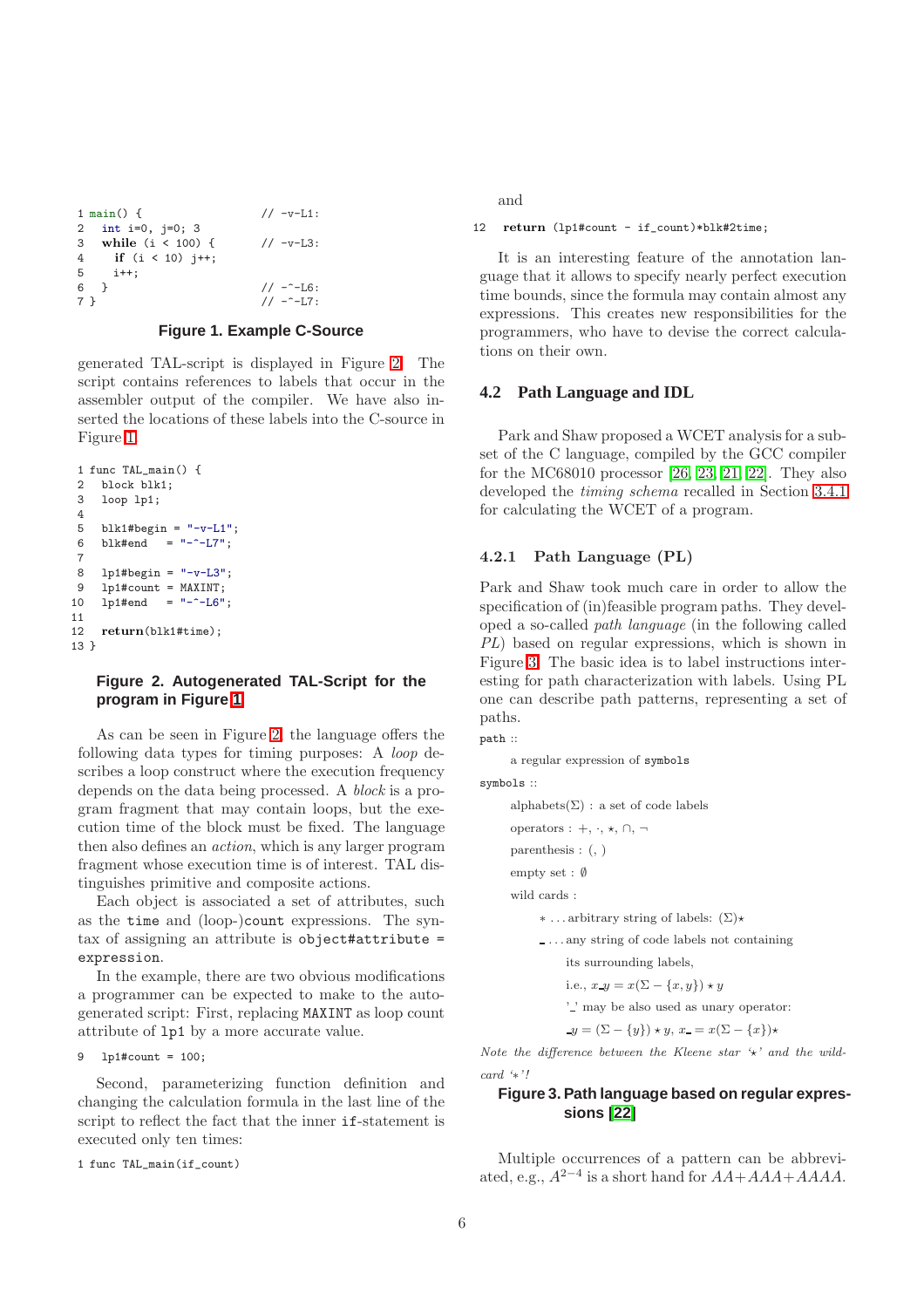Using this convention, it can be easily expressed, for example, that a loop, where the beginning of the body is labelled LB, has an iteration count of at most 10:  $(LB_{-})^{0-10}$ .

A key feature of PL is that it allows to describe patterns of explicit execution order of labeled statements. In fact, it is complete, i.e., it allows to describe all paths of terminating programs. To specify the PL expression of a given program, one has to instantiate the possible shape of input data, i.e., one has to take into account the possible valuations of input data.

A drawback of PL is that even common path patterns can result in very long expressions. For example, linear flow constraints like  $f_i < f_j$  (i.e., control-flow edge  $f_i$  is executed less frequently than edge  $f_j$ ) can only be described by explicitly enumerating all possible path combinations containing  $f_i$  and  $f_j$ .

Path analysis based on regular expressions can be rather computation-intensive. Every path information  $I_i$  represents a set of paths  $IP_i$ . The path analysis is done by intersecting the set of syntactically possible paths AP with the set of paths described by all the path informations  $IP = \bigcap_i IP_i$ . The set of feasible paths XP is then calculated as

$$
XP = AP \cap IP
$$

The problem with this approach is that the central path processing operations ¬ and ∩ require exponential time in general [\[19\]](#page-16-15). Park and Shaw thus found that PL in its generic form results in expressions too complex for path processing. Therefore, they complemented PL with a higher level *information description language*, which we are going to recall next.

#### 4.2.2 Information Description Language (IDL)

In order to overcome the deficiencies of PL, Park et al. developed the information description language (IDL), which can be translated into a structured subset of PL [\[22\]](#page-16-14). For example, the information that label  $A$  and  $B$  can only be executed together is expressed in IDL as  $\texttt{samepath}(A, B)$ . This is translated to the equivalent low-level PL-expression (∗A∗)∩  $(*B*) + \neg(*A*) \cap \neg(*B*)$ . As another example, a loop of scope  $A$  with constant iteration count  $K$  is written as loop  $A$  K times. This is translated into the low-level expression  $\neg(*A*) + (\_A.entry\_A.body(\_A.body^K)*...$ This transformation of loop information also illustrates the difficulty of getting descriptions using low-level regular expressions right. In fact, the original transformation given in [\[22\]](#page-16-14) is faulty, as it does not take care of the case that a loop may be nested within another loop. The original translation was like  $\neg$ (\* $A^*$ ) +  $A. entry\_A. body(\Delta. body)^K$ , which in case of nested loops would erroneously exclude paths with multiple executions of the loop.

The strength of IDL (as well as of PL) is that they both allow to describe path patterns of explicit execution order. However, IDL inherits a significant weakness from PL: information about relative execution frequencies of code can only be expressed by explicitly enumerating all possible path patterns, which can be of exponential length. An example illustrating this phenomenon is shown in Column 4 of Table 2 (Benchmark B2).

#### **4.3 Linear Flow Constraints**

Linear flow constraints are used in the context of IPET WCET calculation methods. The general ILP problem representing the program execution consists of n decision variables  $x_1, ..., x_n$ , an objective function  $Z = \sum_{i=i}^{n} c_i \cdot x_i$  that has to be maximized, m functional constraints  $\sum_{j=1}^{n} a_{ij} x_j \leq b_i$  for all  $i \in [1, m]$  with  $a_{ij}$  being integer constants, and the non-negativity constraints  $x_i \geq 0$ .

To model the WCET calculation as an ILP problem, the static program structure is reflected by the controlflow graph  $G = (V, E)$ , having a unique start node  $s \in V$  and a unique termination node  $t \in V$ . The execution time of each edge  $\langle i, j \rangle \in E$  is denoted by  $t_{i,j}$ . Denoting the execution frequency of edge  $\langle i, j \rangle \in E$ as  $f_{i,j}$ , the WCET of a program P is given by the following objective function to be maximized:

$$
wcet(P) = max \sum_{\langle i,j \rangle \in E} f_{i,j} \cdot t_{i,j}
$$

The key idea to map the WCET calculation problem onto the general ILP problem is formulating the CFG structure as flow equations. For that purpose, the structure of the CFG is represented as functional constraints in the ILP problem. The CFG resulting from the source code of benchmark  $B_1$  and  $B_2$  (Table 2) is used as example CFG within this section. For each node exactly one flow equation is generated stating that the sum of the execution frequencies of incoming control-flow edges equals the sum of the execution frequencies of the outgoing edges. For instance, for node 5 this equation is  $f_{4,5} = f_{5,6} + f_{5,8}$ . To model that the program is executed exactly one time we set the frequency of the back edge  $\langle 14, 1 \rangle$  to one, i.e.,  $f_{14,1} = 1$ .

To get the WCET bound, an ILP solver is used to calculate the length of the longest possible path through the CFG. However, in the CFG the length of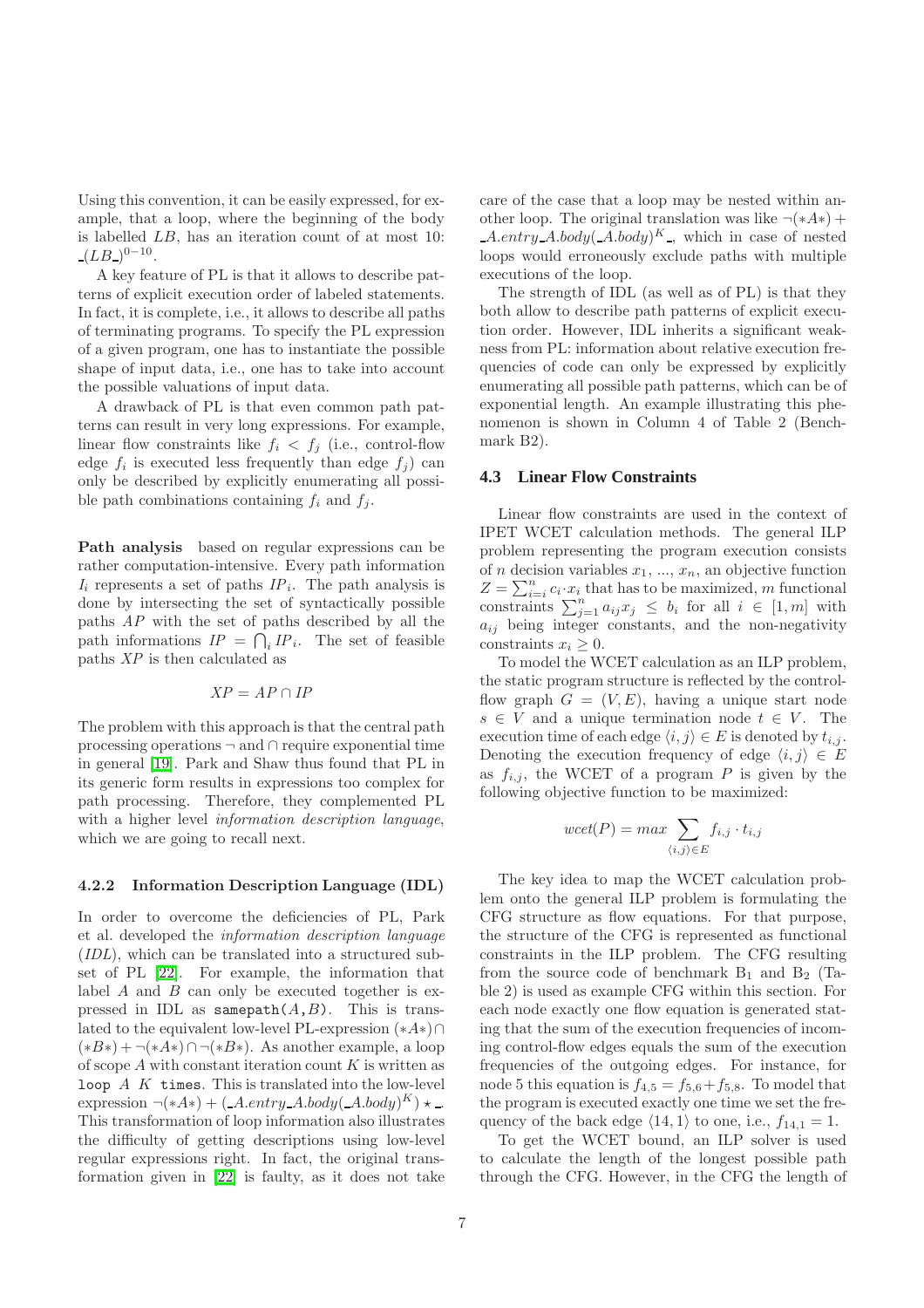this path is not bounded due to the cycle introduced by the back edge  $\langle 12, 4 \rangle \in E$  of the loop. Thus, it is required to add a constraint limiting the iteration count (and thus the frequency  $f_{12,4}$ ). This is accomplished by adding an additional constraint of the form  $f_{12,4} \leq$  $\textit{LOOP\_BOUND}\cdot f_{2,4}.$  This so-called *loop bound* is a mandatory flow fact to calculate a WCET bound.

After this step, the obtained model can be solved by an ILP solver. There exist many implementations of such solvers, for instance the GNU Linear Program-ming Kit (GLPK). Figure [4](#page-7-0) shows the resulting ILP problem of benchmark  $B_1$  and  $B_2$  (Table 2). The corresponding  $t_{i,j}$  represent the execution times of the edges  $\langle i, j \rangle \in E$  and are the coefficients of the respective  $f_{i,j}$ within the objective function (in this example, for all edges  $\langle i, j \rangle \in E$  it holds that  $t_{i,j} = 1$ ).

Maximize

```
etime: 1 f1_3 + 1 f3_4 + 1 f4_5 + 1 f5_6 + 1 f5_8 +1 f6_9 + 1 f8_9 + 1 f9_10 + 1 f10_11 + 1 f11_12 +
      1 f10_12 + 1 f12_4 + 1 f4_13
Subject To
 f13_1 - f1_3 = 0f1_3 - f3_4 = 0<br>f3_4 + f12_4 - f4_5 - f4_13 = 0+ f12_4 - f4_5 - f4_13 = 0f4_5 - f5_6 - f5_8 = 0<br>f5_6 - f6_9 = 0f5_6 - f6_9<br>f5_8 - f8_9- f8_9 = 0f6_9 + f8_9 - f9_10 = 0<br>f9_10 - f10_12 - f10_11 = 0
 f9_10 - f10_12 - f10_11f10_11 - f11_12 = 0f10_12 + f11_12 - f12_4 = 0<br>f4 13 - f13 1 = 0f4_13 - f13_1f13_1 = 1 \* Artificial back edge *\
 f12_4 - 100 f3_4 \leq 0 \* Loop bound *\
 f5_6 - f10_11 = 0 \* Constraint B1 *\
 f5_6 - f5_8 \leq 0 \* Constraint B2 *\
End
```
### <span id="page-7-0"></span>**Figure 4. ILP problem for the CFG of benchmark B**<sup>1</sup> **and B**<sup>2</sup> **in Table 2.**

This example illustrates that flow facts are indispensable for providing a limit on the number of the loop iterations whenever loops are present. An example for an annotation language that allows to express linear flow constraints is WCETC  $[15]$ . Another annotation language, being used within a tool that automatically extracts control-flow information and constraints from a program, has been proposed by Engblom et al. [\[7\]](#page-16-17). This annotation language is discussed next.

### <span id="page-7-2"></span>4.3.1 Modeling Contexts within Flow Constraints

The annotation language developed by Engblom and Ermedahl allows to represent flow facts over all iterations of a loop as well as over some specific iterations [\[7\]](#page-16-17). In particular, it also allows to specify flow facts for irreducible control flow. For WCET analysis the flow facts are converted to a format suitable for a WCET calculation method based on the *implicit path* enumeration technique (IPET) (cf. Section [3.4.3\)](#page-4-0). Engblom and Ermedahl assume that flow-analysis is performed prior to low-level analysis, meaning that flow analysis does not have access to information about the execution time of code. The outcome of the flow analysis is a set of statically feasible paths. The WCET calculation uses information about the execution time of each piece of code to find the paths in the set of statically feasible paths that correspond to the actual worst-case execution times.

To represent the dynamic behavior of a program Engblom and Ermedahl introduce the concept of a scope. A scope has a header node that dominates all nodes in the scope and corresponds to a certain repeating execution environment, such as a function call or a loop. All scopes are supposed to be looping, even if they just iterate zero or one time. Each scope is represented by a set of nodes and edges. Scopes are connected by edges according to the control flow in the program. Every scope has a set of associated flow information facts. A flow information fact consists of three parts: i) the name of the scope, where the fact is defined, ii) a context specifier, and iii) a constraint expression. A context specifier allows to specify the iterations of the scope in which the constraint expression must be valid. The specifiers are defined using two dimensions of type and iteration space. The type allows to specify that the fact is considered a sum over all iterations, or for each single iteration separately. The iteration space is the set of iterations of the scope it is valid for. This can either be all iterations or some specified range. The flow information specified by annotations is converted to a form appropriate for IPET by mapping the scope-local semantics to execution-global semantics.

#### **4.4 Data Value Assertions used in SPARK Ada**

Chapman et al. described a WCET analysis for SPARK Ada [\[3,](#page-15-1) [4\]](#page-16-18), the programming language used in the Spark Proof and Timing System (SPATS). The  $SPARK^{\overline{1}}$  $SPARK^{\overline{1}}$  $SPARK^{\overline{1}}$  language is a subset of Ada83 that is extended

<span id="page-7-1"></span><sup>&</sup>lt;sup>1</sup>SPARK is an acronym for SPADE Ada Kernel, where SPADE is a short hand for Southampton Program Analysis Development Environment.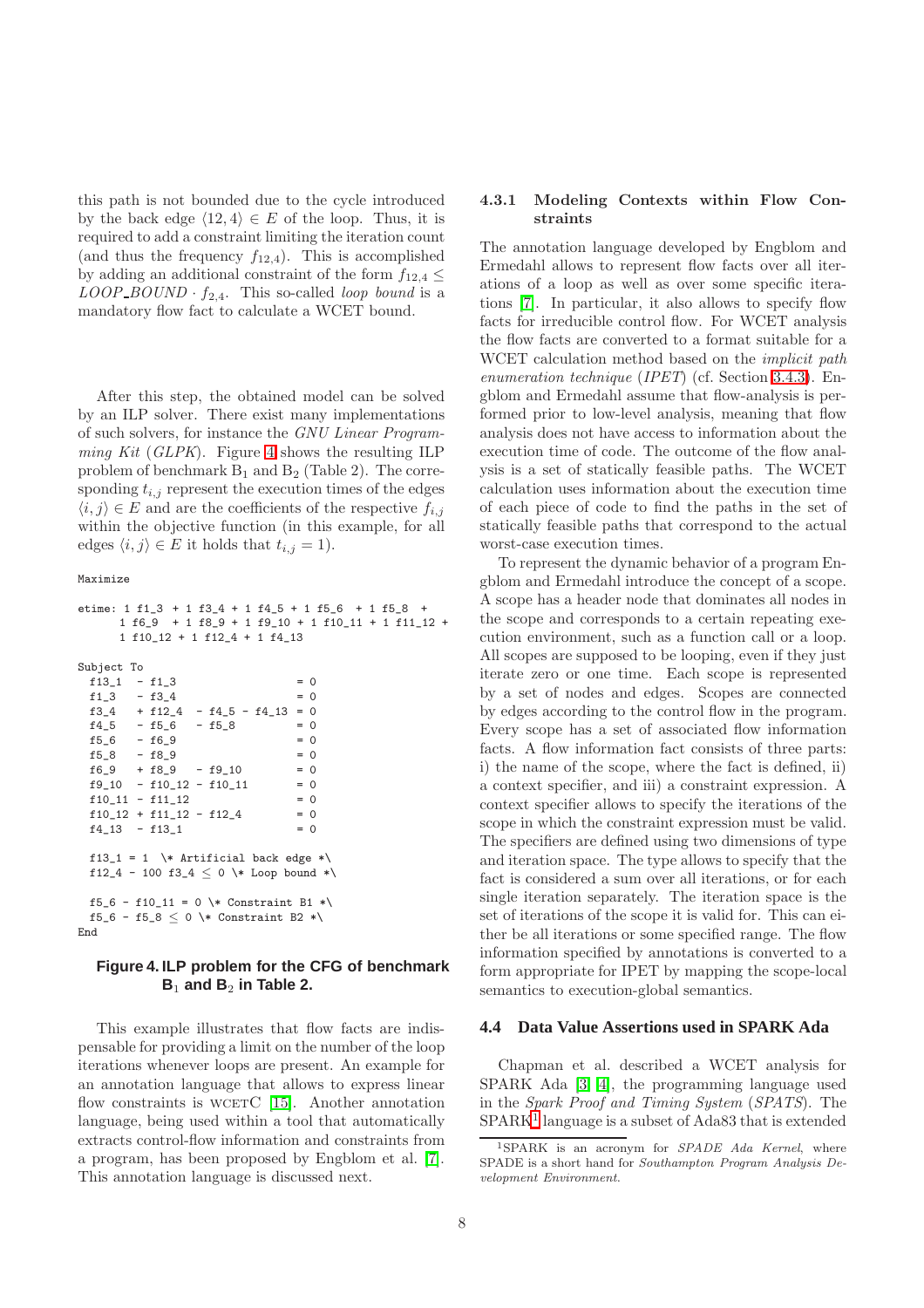by a special kind of comments. The annotations are used for both program proof and timing analysis. Like the program proof framework, the WCET calculation in SPARK Ada is based on symbolic execution.

The edges of the control-flow graph of the input program are provided with weights that describe the execution time of the corresponding instructions. To keep flexibility, the weights in the CFG are given in the form of symbolic expressions instead of specific timing values; this representation has the advantage of being independent of the target hardware.

The static semantics of the SPARK language ensures that the programmer places at least one assertion before every loop statement as well as preconditions and postconditions to each function. These assertions are called cut points. Thus, the control-flow graph can be decomposed into a set of cut points and basic paths connecting them.

The problem of finding the WCET is equivalent to finding the longest path of the extended control-flow graph, which can be solved by a simplified version of the algorithm described by Tarjan [\[29\]](#page-16-19): through a set of transformation rules, an acyclic directed graph is mapped to a regular expression that is used to find the shortest path. The dual problem is considered in SPARK. To handle loops, a special bounded iteration operator is included in the regular expression syntax. Chapman gives three graph rewriting rules [\[3\]](#page-15-1) to collapse alternatives, inner loops and outer loops to a simplified graph containing fewer edges, but more complex regular expression as weights. SPARK Ada expects the programmer to supply annotations for the loop bounds.

Figure [5](#page-8-0) shows an example taken from [\[4\]](#page-16-18) of a program calculating the power function. A distinct feature of the language is the inclusion of modes. SPARK Ada allows the user to specify multiple behaviors for a function that may be called from different contexts or with different input values. For each mode, the user can specify a distinct set of annotations; thereby enabling a more precise analysis.

Due to the nature of the annotations, however, it is not possible to specify tight bounds for nested loops, where the iteration space of the inner loop depends on the state of the outer loop.

### **4.5 Symbolic Annotations**

Blieberger proposed an approach, which combines aspects of a pure annotation language with those of a programming language extension [\[2\]](#page-15-2). The clue of this approach is the invention of so-called discrete loops. Discrete loops can be considered a generalized kind of for-loops. Discrete loops allow a very flexible update of

```
1 --# proof function pow(FLOAT,INTEGER) return FLOAT;
 2 function POWER(BASE: in FLOAT;
3 EXPONENT: in INTEGER) return FLOAT
 4 --# pre true;
5 --# mode A (EXPONENT >=0);
 6 --# mode B (EXPONENT < 0):
 7 --# post (POWER = pow(BASE,EXPONENT));
8 is<br>9ONE: constant FLOAT := 1.0;
10 EXCHANGE: BOOLEAN;
11 L_RES: FLOAT;
12 L_EXP: INTEGER;
13 RESULT: FLOAT;
14 begin
15 L_RES := ONE;
16 if EXPONENT \geq 0 then<br>17 EXCHANGE := FALSE:
      EXCHANGE := FALSE;
18 L_EXP := EXPONENT;
19 else
20 L_EXP := -EXPONENT;
21 EXCHANGE := TRUE;<br>22 end if;
    end if:
23 --# loopcount(L EXP);
24 loop
25 -+# assert
26 --# ((not EXCHANGE) -> (L RES = pow(BASE,(EXPONENT
 - L_EXP)))) in A;
27 --# & (EXCHANGE -> (L_RES = pow(BASE, (-EXPONENT -
L EXP))) in B;<br>28 exit when
28 exit when LEXP = 0;<br>29 LRES := LRES * BASE;
      L<sub>RES</sub> := L<sub>RES</sub>*BASE;
30 L_EXP := L_EXP-1;
31 end loop;
32 if EXCHANGE = TRUE then RESULT := ONE / L_RES;
33 else RESULT := L_RES; end if;
34 return RESULT;
35 end POWER;
```
### <span id="page-8-0"></span>**Figure 5. An example of an annotated SPARK Ada program as given in [\[4\]](#page-16-18)**

the loop-variable, much more flexible as for a for-loop. Nonetheless, like for for-loops, also for discrete loops the loop bounds can often automatically be computed by means of reasonably simple mathematical reasoning. Particularly well-suited for this purpose are methods for symbolic analysis. We thus coin the term symbolic annotation for this approach here.

The following program fragment illustrates the essence underlying the concept of discrete loops:

```
1 \; k := \ldots;2 discrete h := k in 1..N/23 new h := 2*h | 2*h+1 loop
4 <loop body>
5 end loop
```
Marked by the new key word discrete the expression following the initialization of the loop variable h specifies the range both the initial value of h as well as all other values of h during subsequent iterations of the loop must be inside. Once the value is outside of this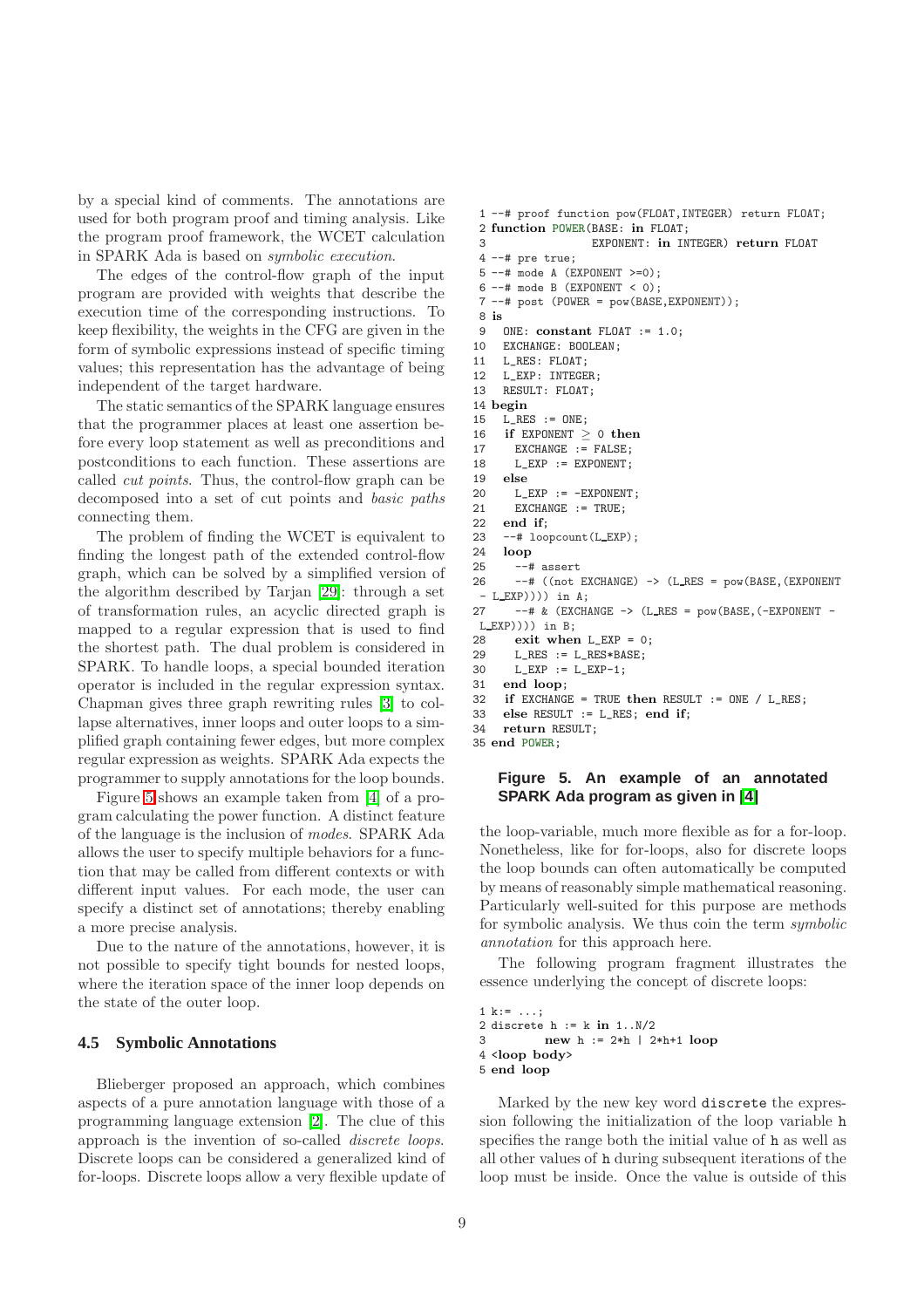range, the loop terminates. This captures the language extension portion of this concept. The annotation language portion is captured by the term following the keyword new. This term specifies the set of legal values of the loop variable of immediately adjacent loop iterations. In the example above, the new value must be either the result of doubling the old value (2\*h), or the increment of this value (2\*h+1). The semantics given to discrete loops requires that these constraints are validated at compile-time, or checked at run-time, if the former fails.

A very appealing feature of this approach is the seamless integration of the annotation and the program source text. This elegance, however, comes at the cost that algorithms, whose textbook version may often make deliberate use of arbitrary loops, have to be adopted or replaced by newly invented algorithms which comply with the programming discipline imposed by discrete loops. Depending on the algorithmic problem, this can be natural and easy, but sometimes also difficult and challenging, or impossible at all.

### **4.6 The Annotation Language of Bound-T**

In [\[13\]](#page-16-20), Holsti et al. introduce Bound-T, an industrially available WCET tool originally developed by Space Systems Finland Ltd and currently marketed by Tidorum Ltd. Bound-T operates on the object-code level and relies on debug information and additional assertions provided by the programmer.

The analysis is performed in three distinct phases. First, a control-flow analysis is performed to construct the call-graph of the program. The WCET calculation is then performed bottom-up on the call-graph. Bound-T cannot handle cyclic call graphs.

In the next step, iteration bounds for the loop constructs in the program are calculated. In some cases these bounds can be found by the data flow analysis that is implemented in Bound-T. In this step, the semantics of the loop body is expressed as the functional composition of the effect of the individual statements, which are expressed in Presburger arithmetic, a decidable subset of integer arithmetic. On this basis, loop increments can be found and thus can be the bounds for all counter-based loops. If Bound-T is unable to bound a loop automatically, the user is prompted to provide an assertion containing the loop bound. The tool will emit a warning for each instance, together with the context of the loop in question. The assertions are placed in an additional file. The decision for the external annotation is motivated by the need to support multiple execution contexts for each function. Once the call-graph has been constructed and the loop bounds have been found, the actual worst-case execution path is searched for.

On modern processors, the execution time of a particular instruction depends on the history of instructions that have previously been issued. Bound-T handles this by simulating the processor pipeline. It does not, however, model any cache behavior. The calculation is performed by transforming the analysis data into an ILP problem which is then passed to the lp solve tool.

The assertion language was conceived to be flexible enough to be used with programs written in both highlevel languages and assembler. Assertions are stated for a specific *scope* ( $=$  subprogram, loop or call) which are identified through their respective name or - in the case of loops - their syntactical structure. This allows for characterizations such as loops being nested inside other loops and loops calling a particular subprogram. An example of such a characterization is given in Figure [6.](#page-9-1)

1 loop that

```
2 is in (loop that calls "Foo")
3 and contains (loop that not calls "Bar"
```

```
4 and calls "Fee")
```

```
5 and not contains (loop that calls "Fee2")
```
<span id="page-9-1"></span>6 repeats 10 times end loop

# **Figure 6. An example of a Bound-T annotation as given in [\[13\]](#page-16-20)**

While the annotations are conceptually driven by the sources, they are referentially depending on the object code. Through this design decision, Bound-T theoretically gains language and compiler independence by using the object code as a basis for its calculations, but there are also limitations that arise with this approach: Because of the optimization steps performed by the compiler, the annotations are restricted to reference only program features that can still be recognized after compilation. We will call these features (such as calls and loops, but not if-then-else statements) anchors. A detailed description can be found in [\[14\]](#page-16-21). In [\[12\]](#page-16-22), the author of Bound-T also stated that a better mapping between source and object code is planned for a future revision of the language.

# <span id="page-9-0"></span>**4.7 The Annotation Language of aiT**

Like Bound-T, the aiT WCET tool is a commercially available tool for WCET analysis. It is developed by AbsInt Angewandte Informatik GmbH, Germany, and is available for different hardware architectures including ARM7, Motorola Star12/HCS12, and PowerPC 555. The aiT tool reads binary files as input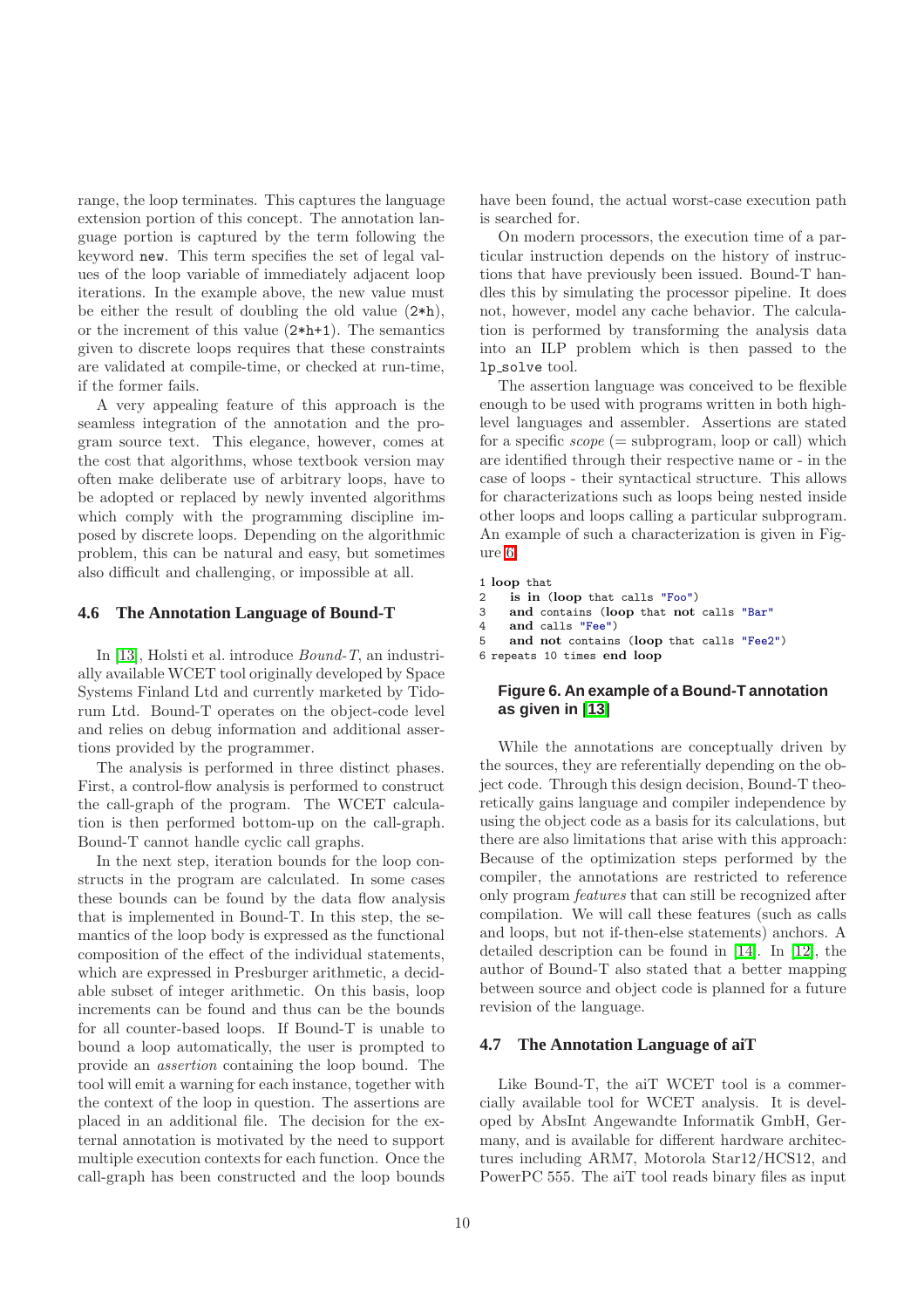programs to be analyzed. To make this more effective, the tool supports a special kind of object code annotations to reconstruct the control-flow graph from the object code [\[8,](#page-16-23) [11\]](#page-16-24). They allow, for example, the user to annotate the possible targets of a jump instruction in order to guide the object-code parser when reconstructing the flow graph.

aiT is not included in Table 2 since the focus of this paper is on the annotation of feasible paths in general. It is worth noting that the aiT tool also includes a value analysis to automatically calculate some flow information.

### <span id="page-10-0"></span>5 Discussion

In order to evaluate the annotation languages reconsidered in Section [4](#page-4-1) we created benchmarks (Table 2) covering the criteria developed in Section [2.](#page-1-0) These benchmarks highlight the features and restrictions of the respective languages.

Each benchmark  $B_i$  consists of a source program and additional flow information that is specified informally. The first column of Table 2 describes for each benchmark the flow information to be annotated. The original source codes subject to annotation are given in the second column of Table 2, their control-flow graphs in the third column. The annotated examples for each annotation language are presented in the subsequent columns.

In the following, the most interesting results of applying the annotation languages of Table 2 to these benchmarks are presented. Table [1](#page-11-0) provides a summary of our findings.

### **5.1 Expressiveness**

In order to assess the expressive power of the annotation language, it is necessary to understand the calculation method that is implemented by the tool. We thus begin with an overview about the different methods and will then assess how these methods apply to the modelling of different kinds of flow information:

Calculation method. Timing schema, as implemented by TAL, were the first approach to WCET analysis and provide little more than a unified framework for the programmer to specify timing calculations with.

This approach is refined by the graph-rewriting technique used in SPARK Ada. It must be noted, however, that the expressiveness of SPARK Ada is limited, since it restricts the permitted kinds of flow information to loop-bounds.

IPET-based methods that use linear flow constraints, are widely regarded as state-of-the-art and allow a more versatile constraint-based specification of flow facts. These constraints are then used as input for an ILP solver. IPET-based tools still allow the specification of loop-bounds, which can be transformed into constraints easily.

As a unique feature, PL and IDL model execution order naturally.

Loop-bounds. The minimal information necessary to perform WCET analysis is an upper bound for every loop construct; all discussed languages support this.

Triangle-loops. The IPET-based methods (linear flow constraints and Bound-T) allow to specify inequalities as further constraints in addition to loop-bounds. With this method, so-called *triangle-loops* – these are nested loops that follow a triangular pattern in the iteration space  $(i, j)$  – can be described precisely. In the case of Bound-T, annotations of triangle-loops are only possible when they contain an anchor to identify them, such as a call. These anchors are necessary to identify program fragments in the object code.

Calling context-sensitive annotations. If loop bounds depend on input parameters, the precision will benefit from a tailored annotation for each calling context. The parametrized calculation schema of TAL supports this through a functional abstraction. While Bound-T does not expose context-sensitive information to the annotation language, it is aware of context information during the automatic computation of loop bounds.

Loop context-sensitive annotations. As described in Section [4.3.1,](#page-7-2) in the presence of caches it is often beneficial to distinguish between the first and subsequent loop iterations when formulating annotations. Currently none of the surveyed languages directly supports this feature.

Application context-sensitive annotations. SPARK Ada has a unique feature called modes to describe multiple annotations for a function depending on different input parameters. While this is in some ways related to calling context-sensitivity, it is not entirely the same concept. We will thus call this feature application context sensitivity.

Execution order. Most WCET-calculation methods content themselves with estimates of the execution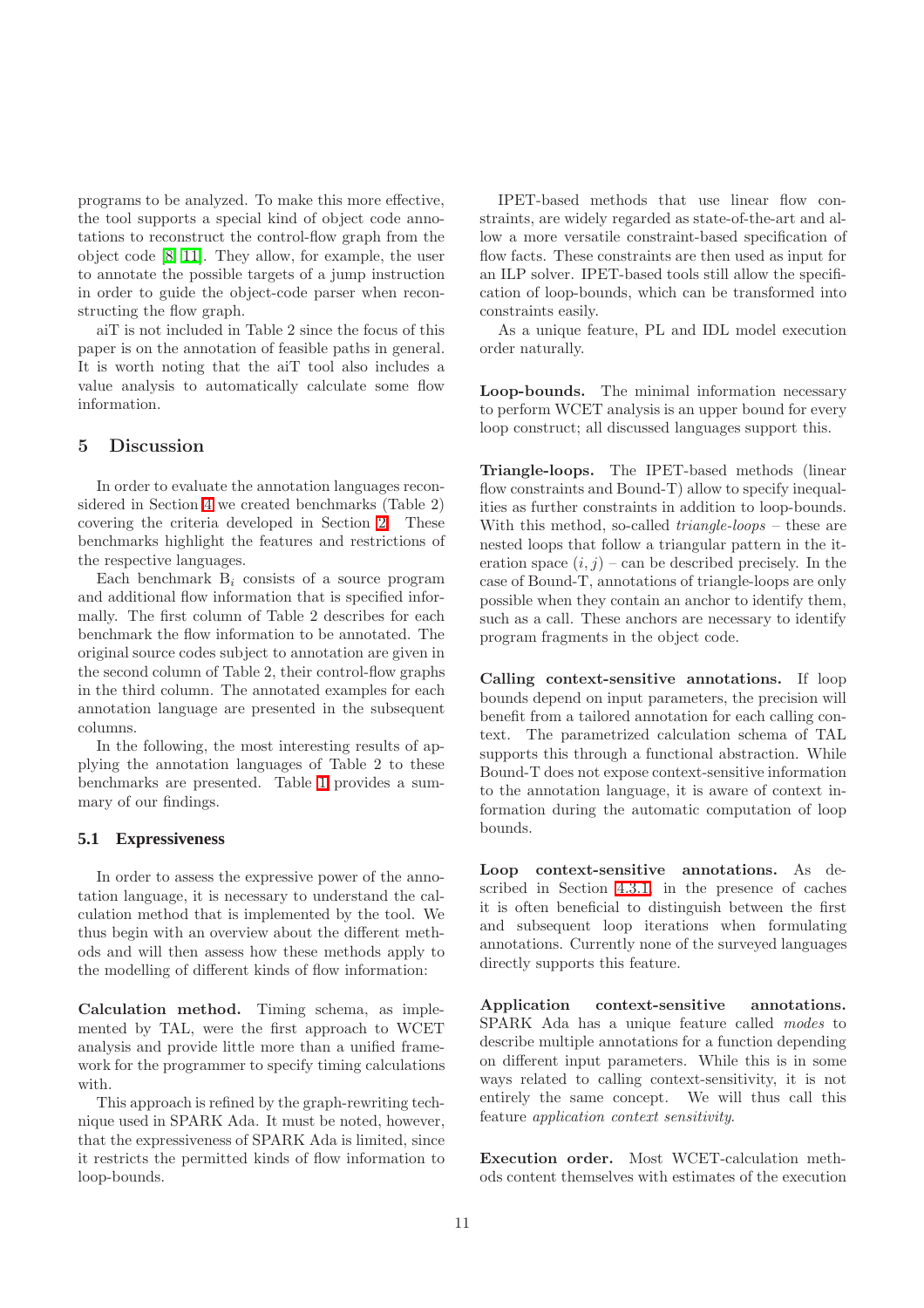| CRITERIA           | <b>ANNOTATION LANGUAGE</b> |                |               |              |               |              |                     |                  |
|--------------------|----------------------------|----------------|---------------|--------------|---------------|--------------|---------------------|------------------|
|                    | <b>TAL</b>                 | $PL$ and $IDL$ | Linear Flow   | $Bound-T$    | aiT           | SPARK        | Symbolic            | $Chal-$          |
|                    |                            |                | Constraints   |              |               | Ada          | $An nota-$<br>tions | lenge            |
| Expressiveness     | Timing                     | Regular        | Constraint-   | Constraint-  | Constraint-   | $Loop-$      | Loop-               |                  |
|                    | schema                     | expressions    | based         | based        | based         | bounds       | annotations         |                  |
| Loop-bounds        | <b>ves</b>                 | yes            | <b>ves</b>    | yes          | yes           | yes          | yes                 | yes              |
| Triangle-loops     | <b>ves</b>                 | no             | <b>ves</b>    | some         | yes           | no           | <b>ves</b>          | yes              |
| Calling context    | <b>ves</b>                 | no             | possible      | implicit     | $\mathbf{n}$  | explicit     | no                  | yes              |
| Loop context       | no                         | no             | possible      | $\mathbf{n}$ | $\mathbf{n}$  | $\mathbf{n}$ | no                  | yes              |
| Appl. context      | no                         | no             | no            | no           | yes           | yes          | no                  | yes              |
| Execution order    | no                         | yes            | no            | no           | no            | no           | no                  | yes              |
| Intricacy of Anno- | high                       | medium<br>to   | medium        | medium       | medium        | $\log$       | low<br>to           | as               |
| tations            |                            | high           |               |              |               |              | medium              | low<br><b>as</b> |
|                    |                            |                |               |              |               |              |                     | possible         |
| Annot. placement   | External                   | Ideally        | Ideally       | External     | External      | Source       | Integral            |                  |
|                    | TAL-                       | inside<br>the  | inside<br>the | file         | file;<br>par- | code         | part<br>of          |                  |
|                    | script                     | source code    | source code   |              | tially inside | comments     | the source          |                  |
|                    |                            |                |               |              | source code   |              | language            | Design Decisions |
| Abstraction level  |                            |                |               |              |               |              |                     |                  |
| Source code        | no                         | yes            | yes           | no           | yes           | yes          | yes                 |                  |
| Object code        | <b>ves</b>                 | $\mathbf{n}$   | yes           | yes          | yes           | $\mathbf{n}$ | no                  |                  |
| Program. language  |                            |                |               |              |               |              |                     |                  |
| Implementation     | As'mbler/C                 | $\mathcal{C}$  |               | C, Ada       | As'mbler/C    | Ada          | Ada                 |                  |
| General Scope      | $\overline{\phantom{a}}$   | struc-<br>Any  | Any           | Any          | Any           |              | Any                 |                  |
|                    |                            | tured          | structured    | structured   | structured    |              | structured          |                  |
|                    |                            | language       | language      | language     | language      |              | language            |                  |
| Tool available     | yes                        | $\mathbf{n}$   | yes           | commercial   | commercial    | <b>ves</b>   | prototype           | yes              |

see also Table 2.

**Table 1. Assessment summary**

<span id="page-11-0"></span>frequency of basic blocks. If the method supports the modelling of a complex hardware architecture<sup>[2](#page-11-1)</sup>, the execution order is equally important. In contrast to the PL and IDL, the IPET-based methods currently cannot be used to describe the execution order.

### **5.2 Annotation Placement and Abstraction Level**

Placing annotations directly inside the source code is more convenient for the programmer, but may affect the readability of the program, especially in the case of library functions, which usually have many different call sites. One argument against an integration into the sources is that in an production setting, any modification of the source code may require a repeated audit.

The decision of the annotation placement is closely tied to that of the abstraction level. For obvious reasons, all surveyed tools that operate on the object code level (TAL and Bound-T) also choose to place the annotations in a separate file.

In general, the following three choices are available:

| Abstraction  | Placement                      |               |  |
|--------------|--------------------------------|---------------|--|
| Source Code: | inside                         | external file |  |
|              | Object Code: (not practicable) | external file |  |

Bound-T and TAL follow the approach to annotate the program at the object code level. This lowlevel representation gains independence from the compiler, but complicates the development phase where the source code is frequently changing. The interaction with the compiler is an important issue, as optimizations that change the control flow may invalidate the annotations.

#### **5.3 Programming Language**

If the WCET annotation is based entirely on the object code, the annotation language is theoretically independent of the original programming language. This advantage, however, is hardly exploited. For practical reasons, many of the surveyed implementations focus on subsets of the C language.

### **5.4 Intricacy of Annotations**

As mentioned above, there is a trade-off between the expressiveness and the complexity of annotations.

<span id="page-11-1"></span><sup>2</sup> In complex hardware architectures the execution time of instructions depends on the execution history. Typical reasons for this behavior are instruction pipelines, instruction/data caches and processor parallelism.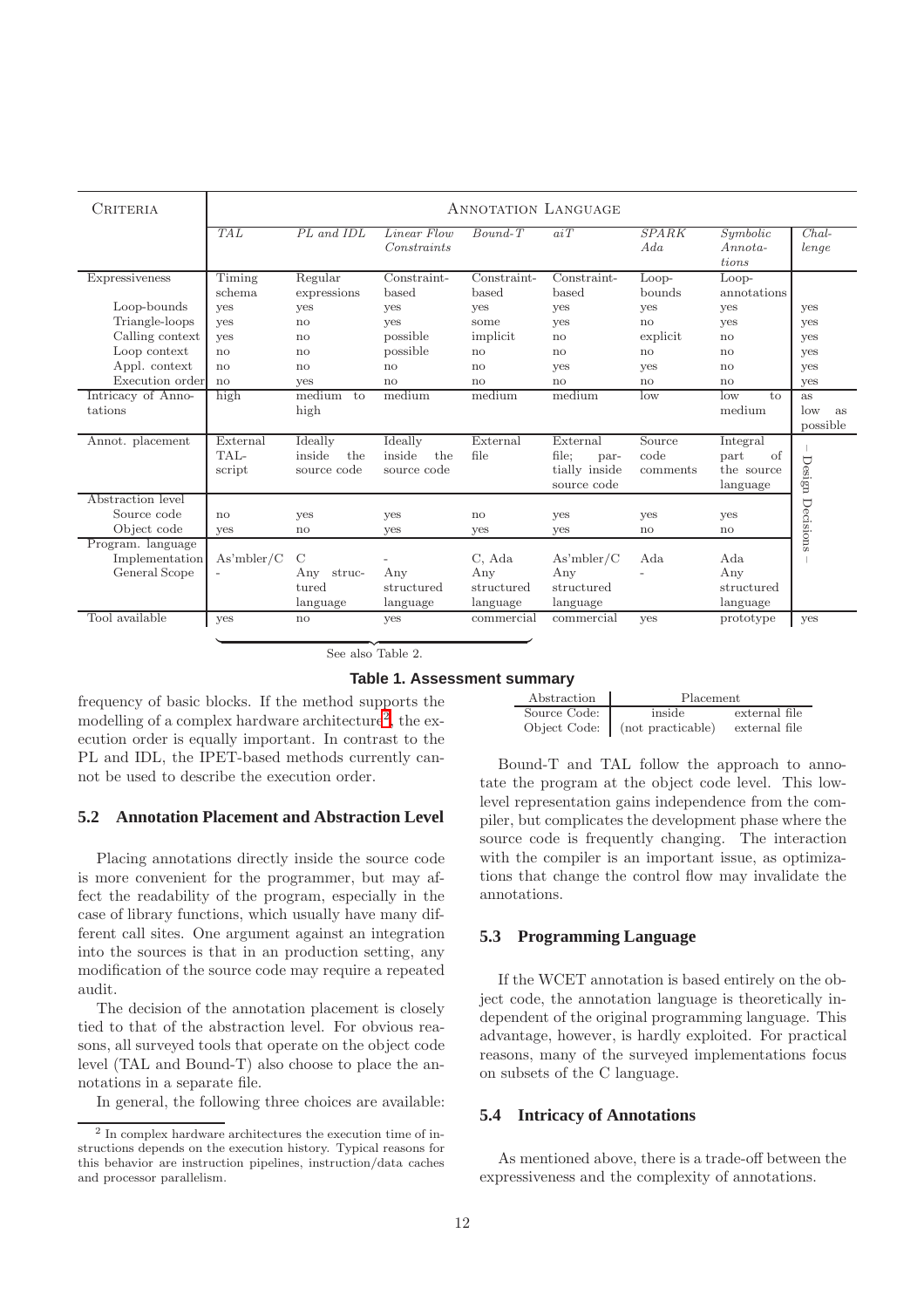TAL, for example, leaves many aspects of the WCET calculation to the user, who may specify almost arbitrary formulae within the script. While this approach would guarantee the highest precision, it also demands a high effort from the programmer, who has to devise the correct calculation schema with care. The annotation languages of aiT and Bound-T reduce the intricacy and support language constructs tailored to different kinds of flow information. At the other end of the spectrum, there is SPARK Ada, which is restricted to only loop-bounds that are annotated directly into the source code.

### **5.5 Availability of Tools**

Most of the surveyed annotation mechanisms stem from an academic background, with aiT and Bound-T being notable exceptions; they are currently being marketed as commercial products. According to Praxis High Integrity Systems, we may still see a future release[3](#page-12-1) of a SPARK Ada-based source code annotation language.

In closing of our discussion, the findings summarized in Table [1](#page-11-0) illustrate that none of the annotation languages we considered uniformly outperforms its competitors, but instead have their own individual strengths and limitations. This became the more apparent, if we were to take further criteria into account, e.g., the possibility and ease of reconstructing the control-flow graph on the object-code level such that it precisely reflects its counterpart on the sourcecode level [\[16\]](#page-16-25) or the consideration of application domains of annotation languages which go beyond pure WCET analysis. An approach for the latter has e.g. recently been proposed by Lisper [\[18\]](#page-16-26). Compared to the languages we considered in this paper, the language he proposes has a more state-oriented flavor. By its execution counters the language especially allows to express execution frequencies, similar to the linear flow constraints described above. In principle, the language could also be used to describe explicit execution orders, however, the resulting expressions will often be very complex.

# <span id="page-12-0"></span>6 The WCET Annotation Language Challenge

Reconsidering the annotation languages proposed and used so far for WCET analysis and opposing their key characteristics as summarized in Table [1](#page-11-0) demonstrate that all these languages have their own specific profile of strengths and limitations. The demand for an annotation language, which combines the individual strengths of the known annotation languages, while simultaneously avoiding their limitations, is thus apparent. In Table [1](#page-11-0) this demand is reflected by the right-most column denoted by "Annotation Language Challenge." It grasps the summarized strengths of the different annotation concepts. Developing a language (or an annotation concept), which enjoys this profile is the central challenge, which we derive from our investigation, and which we would like to present to the research community.

This challenge, however, is not the only challenge, which is suggested by the findings of our investigation. It is obvious that an annotation language and a methodology for computing the WCET of a program based on annotations given in this language are highly intertwined. Expressiveness delivered by an annotation language, which cannot be exploited by a WCET computation methodology, is in vain. Vice versa, the power of a WCET computation methodology cannot be evolved if the annotation language is too weak to express the needed information. This mutual dependence of annotation languages and WCET computation methodologies suggests two further challenges. Which annotation language serves a given WCET computation methodology best? And vice versa: which WCET computation methodology makes the best use of a given annotation language?

Of course, the meaning of "best" has to be made more precise to be practically useful. We argue that the underlying notion of the relation "better" has several dimensions, each of these leading to possibly different solutions. Besides parameters like ease of use, we consider the parameters of power and performance and the trade-off between the two most important.

Summing up, this results in the following challenges:

- 1. Finding an annotation language, which enjoys the individual strengths of the known annotation languages while avoiding their limitations.
- 2. Finding an annotation language, which serves a given WCET computation methodology best.
- 3. Finding a WCET computation methodology, which makes the best use of a given annotation language.

It is worth noting that these challenges can be considered on various levels of refinement, depending for instance on the notion of the relation "better" as discussed above. Thus, the challenges above represent a full array of more fine-grained challenges rather than exactly three individual challenges.

<span id="page-12-1"></span><sup>3</sup>http://www.praxis-his.com/sparkada/examiner.asp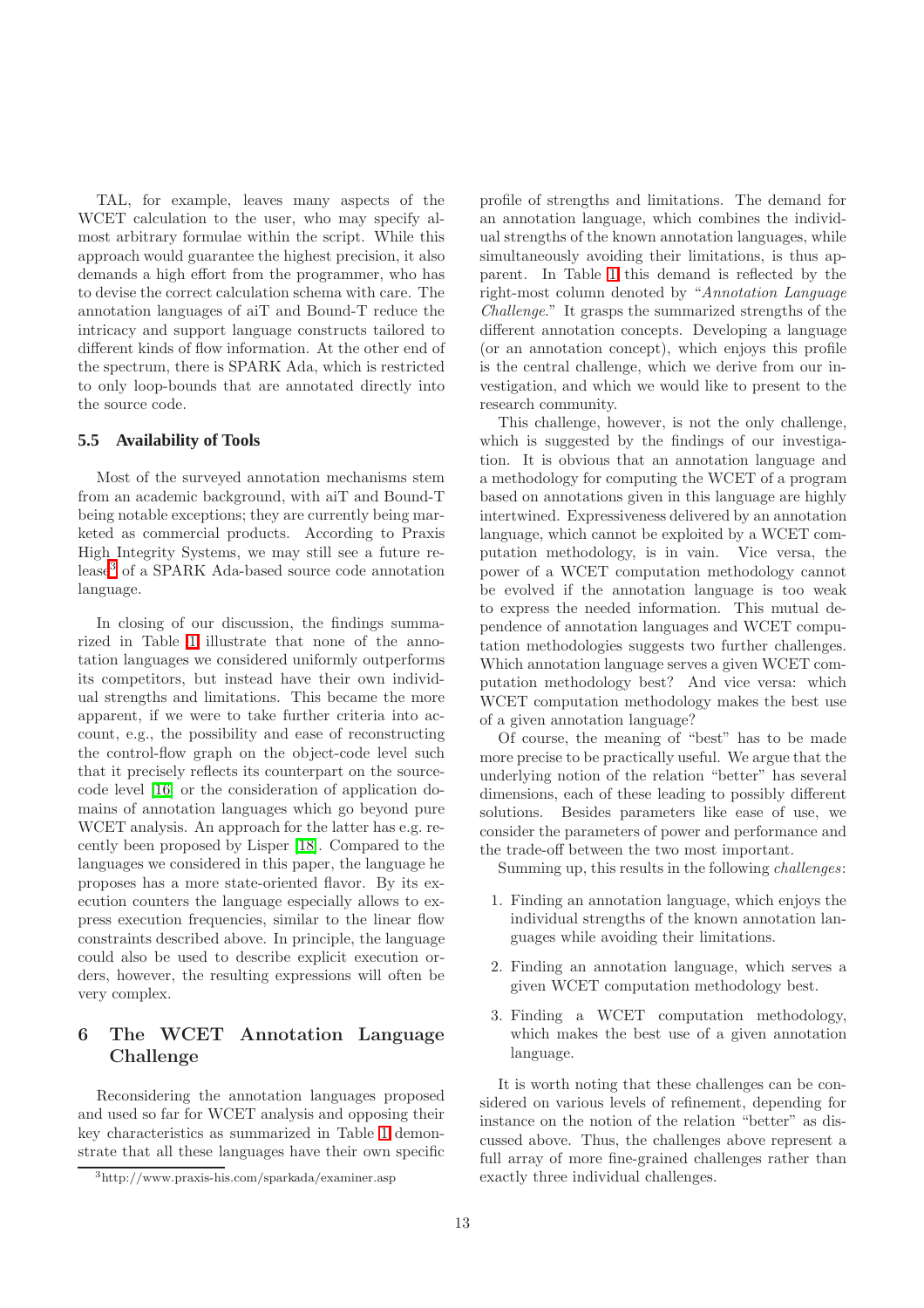| 1: Benchmark $B_i$                                                                                                                                                                                                                                                                                                                                                                                                               |                                                                                                                                                                                                                                                                                                           | 2: Control flow graph                                                                                                                                | 3: TAL                                                                                                                                                                                                                                                                                                                                                                                                                                                                                                                                                                                                                                                                                                                                                                                                                                                    |
|----------------------------------------------------------------------------------------------------------------------------------------------------------------------------------------------------------------------------------------------------------------------------------------------------------------------------------------------------------------------------------------------------------------------------------|-----------------------------------------------------------------------------------------------------------------------------------------------------------------------------------------------------------------------------------------------------------------------------------------------------------|------------------------------------------------------------------------------------------------------------------------------------------------------|-----------------------------------------------------------------------------------------------------------------------------------------------------------------------------------------------------------------------------------------------------------------------------------------------------------------------------------------------------------------------------------------------------------------------------------------------------------------------------------------------------------------------------------------------------------------------------------------------------------------------------------------------------------------------------------------------------------------------------------------------------------------------------------------------------------------------------------------------------------|
| $B_1$ : Explicit execu-<br>tion order<br><i>Side constraints:</i> The<br>conditions of the two<br>if-statements at line 5<br>and 10 evaluate both<br>to false or both to<br>true within each<br>iteration of the<br>while-loop.<br>$B_2$ : Explicit<br>execution<br>frequency<br><i>Side constraints:</i> The<br>execution frequency of<br>the statement at line 6<br>is less or equal to that<br>of the statement at<br>line 8. | 1 void cond(int $a[]$ , int $b[]$ )<br>2f<br>3<br>$int i=0, j=0;$<br>while $(i < 100)$ {<br>4<br>5<br>if $(a[i] < 10)$<br>6<br>$j++;$<br>$\overline{7}$<br>else<br>8<br>$a[i] = 10;$<br>9<br>$i++;$<br>10<br>if $(b[i] < 10)$<br>11<br>$j++;$<br>12<br>$\mathcal{F}$<br>13 }                              | $f4_5$<br>5<br>$f5_6f5_8$<br>$f13_1$<br>6<br>/f8 9<br>f6_9<br>$f12_4$<br>$f4_13$<br>$0 - 10$<br>$10\,$<br>$f10_11$<br>$f10_12$ (11<br>$f11_12$<br>13 | 1 func TAL_cond(A_COUNT, B_COUNT) {<br>2<br>block blk1, blk6, blk8, blk11;<br>3<br>loop lp1;<br>4<br>blk1#begin= $"$ -v-LA_1";<br>5<br>blk1#end = "- $-LA_13$ ";<br>6<br>$lp1#begin = "–v-LA_4";$<br>$\overline{7}$<br>$lp1#count = 100;$<br>8<br>lp1#end<br>$=$ "-^-LA_12";<br>9<br>blk6#begin= $"$ -v-LA_6";<br>blk6#end = $"$ - $-LA_7"$ ;<br>10<br>11<br>blk8#begin= "-v-LA_8";<br>12<br>$blk8#end = "- - LA_9";$<br>13<br>blk11#begin = "-v-LA_11";<br>14<br>blk11#end<br>$=$ "-^-LA_12";<br>15<br>return(blk1#time<br>16<br>$-(min(0, 100 - A_CCOUNT)*blk6#time$<br>17<br>$-(min(100, A_CCOUNT) *blk8#time)$<br>18<br>$-(min(0, 100-B_CCOUNT)*blk11#time);$<br>19 <sup>3</sup><br>Note: The side constraints for $B_1$ and $B_2$<br>are not directly expressible in TAL; the<br>above script represents a best effort for<br>both $B_1$ and $B_2$ . |
| Subranges of<br>$B_3$ :<br>loop iterations<br>In this benchmark,<br>the challenge lies in<br>expressing a<br>triangular iteration<br>pattern. (The<br>program computes the<br>sum $\sum_{k=1}^{n} k$                                                                                                                                                                                                                             | 1 int compute_sum(int n) {<br>2<br>int $a=0$ , $b=0$ , $i=n$ , j, y;<br>3<br>while $(i>0)$ {<br>$\overline{4}$<br>$a=a+1$ ;<br>5<br>$i=i-1$ ;<br>6<br>$i=i;$<br>$\boldsymbol{7}$<br>while $(j>0)$ {<br>8<br>$b=b+1$ ;<br>9<br>$j=j-1;$<br>10<br>}<br>11<br>}<br>12<br>$y=a+b;$<br>13<br>return y;<br>14 } | $B_11$<br>$f14_1$<br>$\left(11\right)$<br>$f10_3$<br>$f11_12$<br>(12)<br>12_13<br>$\binom{13}{}$<br>$13_{-14}$<br>$\sqrt{14}$                        | 1 func TAL_compute_sum(N) {<br>2<br>block blk1; loop lp3, lp7;<br>3<br>blk1#begin= "-v-LA_1";<br>$\overline{4}$<br>blk1#end = "- $-LA_14$ ";<br>5<br>$1p1#begin = "–v-LA_3";$<br>6<br>$1p1#count = N;$<br>$\overline{7}$<br>$1p1#end = "--LA_11";$<br>8<br>$1p2#begin = " -v-LA_7" ;$<br>9<br>$lp2#count = N-1;$<br>10<br>$1p2\#end$<br>$=$ "-^-LA_10";<br>11<br>blk7#begin= "-v-LA_7";<br>12<br>$blk7#end = "--LA_10";$<br>13<br>return(blk1#time -<br>14<br>$N*(N-1)/2 * blk7#time);$<br>$15 \}$                                                                                                                                                                                                                                                                                                                                                        |
| $\mathbf{B}_4$ :<br>Call-context<br>sensitive flow infor-<br>mation<br><i>Side constraints:</i> The<br>loop bound of the loop<br>starting at line 7 is 10<br>when $fa()$ is called<br>from $fc()$ and $7$ when<br>it is called from $fb()$ .                                                                                                                                                                                     | 1 int $fc(int m, int n)$ {<br>return $fa(m) + fb(n)$ ;<br>2<br>3 }<br>$\overline{4}$<br>$5$ int fa(int i) {<br>$int j=0;$<br>6<br>7<br>while $(j\leq i) \leq$<br>8<br>$j++;$<br>9<br>$\mathcal{F}$<br>10<br>return $j$ ;<br>$11 \}$<br>12<br>13 int $fb(int i)$ {<br>14<br>$return 8 + fa(i);$<br>$15$ }  | 13<br>1<br>f13 $\frac{14}{3}$<br>$f3_1$<br>2<br>14<br>$f14_15$<br>$f2_3$<br>$f6_7$<br>15<br>3<br>f8 7<br>f9_10<br>10                                 | 1 func TAL_fc() $\{$<br>2<br>return $TAL_fa(10)$ +<br>3<br>$TAL_fb(7);$<br>4 }<br>$5$ /* To be called as TAL_fa(10); */<br>6 func TAL_fa(I_COUNT) {<br>$\overline{7}$<br>block blk5; loop lp7;<br>8<br>blk5#begin = $"$ -v-LA_5";<br>9<br>blk5#end = "- $-LA_11$ ";<br>$1p7#begin = "-v-LA_7";$<br>10<br>11<br>$lp7\#count = I_COUNT;$<br>12<br>$1p7#end = "--LA_9";$<br>13<br>return(blk5#time);<br>$14$ }<br>15 func TAL_fb(I_COUNT) {<br>16<br>$return TAL_fa(I_CQUNT);$<br>17 }                                                                                                                                                                                                                                                                                                                                                                       |

Table 2: Flow Information Benchmarks and Annotation Examples, Part I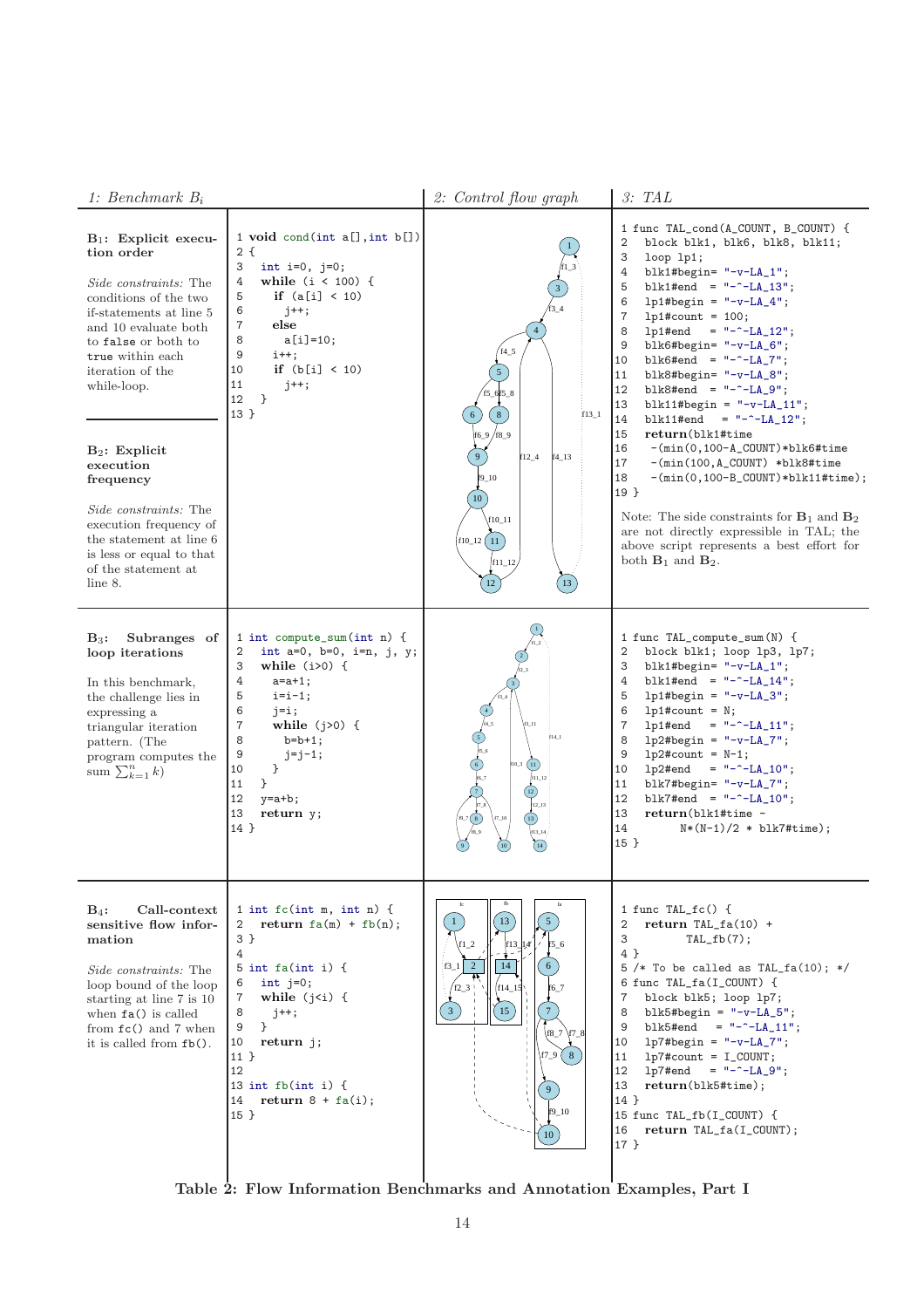| $4: PL$ and IDL                                                                                                                                                                                                                                                                                                                                                                                                                                                     | 5: Linear Flow Constraints (WCETC)                                                                                                                                                                                                                                                                                                                                                                                                                                                                                                         | 6: Bound-T annotation                                                                                                                                                                                                                                                                                                                           |
|---------------------------------------------------------------------------------------------------------------------------------------------------------------------------------------------------------------------------------------------------------------------------------------------------------------------------------------------------------------------------------------------------------------------------------------------------------------------|--------------------------------------------------------------------------------------------------------------------------------------------------------------------------------------------------------------------------------------------------------------------------------------------------------------------------------------------------------------------------------------------------------------------------------------------------------------------------------------------------------------------------------------------|-------------------------------------------------------------------------------------------------------------------------------------------------------------------------------------------------------------------------------------------------------------------------------------------------------------------------------------------------|
| PL:                                                                                                                                                                                                                                                                                                                                                                                                                                                                 | Note: The side constraints for $B_1$ are not directly                                                                                                                                                                                                                                                                                                                                                                                                                                                                                      | $B_1$ :                                                                                                                                                                                                                                                                                                                                         |
| Loop-bound:<br>$\neg(\ast L5\ast) + (\_L2(\_L5)^{100}) \star \_$<br>$B_1$ :<br>$(*L6*) \cap (*L11*) + \neg(*L6*) \cap \neg(*L11*)$<br>$B_2$ :<br>The flow relation between L6 and L8<br>would need full path enumeration!<br>IDL:<br>Loop-bound: loop $L4$ 100 times<br>$B_1$ :<br>$\texttt{samepath}(L6, L11)$<br>$B_2$ :<br>The flow relation between L6 and L8<br><i>is not expressible!</i><br>Note: $Lx$ means a reference to<br>line $x$ of the original code | expressible in WCETC.<br>$B_2$ :<br>1 void cond (int $a[]$ , int $b[]$ ) {<br>2<br>$int i=0, j=0;$<br>3<br>$WCET_SC0PE(s1)$ {<br>$\overline{4}$<br>while $(i < 100)$ WCET_LOOP_BOUND $(100)$ {<br>5<br>if $(a[i] < 10)$ {<br>6<br>j++;<br>$\overline{7}$<br>WCET_MARKER(M1);<br>8<br>$\mathcal{F}$<br>9<br>else {<br>10<br>$a[i] = 10;$<br>11<br>WCET_MARKER(M2);<br>12<br>}<br>13<br>$i++;$<br>14<br>if $(b[i] < 10)$<br>15<br>$j++;$<br>16<br>}<br>17<br>WCET_RESTRICTION (M1 $\leq$ M2);<br>$}$ /* scope s1 */<br>18<br>19 <sup>3</sup> | 1 subprogram "cond"<br>2<br>loop<br>3<br>repeats 100 times;<br>end loop;<br>4<br>5 end "cond";<br>Note: Due to the lack of <i>anchor</i><br>features in the original program,<br>a finer granularity is not possi-<br>ble. The side constraints for $\mathbf{B}_2$<br>are also not directly expressible<br>in Bound-T.                          |
| PL:<br>$\neg(\ast L4\ast) + (\_L2(\_L4)^{0-n}) \star$<br>$\lnot(*L8*) + (\_L6(\_L8)^{0-(n-1)}) \star \_$<br>$\neg(\ast L2 \_L8 \ast) + (\_L2 (\_L8)^{\frac{n(n-1)}{2}}) \star \_$<br>IDL:<br>loop $L3$ n times<br>The inner loop has a variable loop<br>bound, which is not expressible!<br>execute $L8 \frac{n(n-1)}{2}$ times<br>inside $L3$ ;                                                                                                                    | 1 #define N 100 /* max. value of $n$ */<br>2 int compute_sum(int n) {<br>3<br>int $a=0$ , $b=0$ , $i=n$ , $j$ , $y$ ;<br>4<br>$WCET_SC0PE(s1)$ {<br>5<br>while $(i>0)$ WCET_LOOPBOUND $(N)$ {<br>6<br>a=a+1;<br>$\overline{7}$<br>$i=i-1;$<br>8<br>$j=i;$<br>9<br>while $(j>0)$ WCET_LOOPBOUND(N-1) {<br>10<br>$b=b+1;$<br>11<br>$j=j-1;$<br>12<br>WCET_MARKER(M);<br>}<br>13<br>}<br>14<br>15<br>WCET_RESTRICTION( $M \leq (N*(N-1)/2)$ );<br>$}$ /* scope s1 */<br>16<br>17<br>$y=a+b;$<br>18<br>return y;<br>19 }                       | 1 subprogram "compute_sum"<br>2<br>loop that contains (loop)<br>3<br>repeats N_MAX times;<br>end loop;<br>4<br>5<br>loop that is in (loop)<br>repeats N_MAX-1 times;<br>6<br>7<br>end loop;<br>8 end "compute_sum";<br>Note: This assumes that N_MAX<br>is a known constant                                                                     |
| PL:<br>$\lnot(\ast f b\_{f a \ast}) + (\lnot b\lnot f a(\lnot L8)^\mathbf{7}) \star \texttt{.}$<br>$\neg(*fc\_fa*) + (\_fc\_fa(\_L8)^{10}) \star$<br>IDL:<br>loop $L7$ 7 times<br>inside $fb$ ;<br>loop $L7$ 10 times<br>inside $fc$ ;                                                                                                                                                                                                                              | 1 int fc (int $m$ , int $n$ ) {<br>return $fa(m) + fb(n)$ ;<br>2<br>3 <sup>3</sup><br>$4$ int fa (int i) {<br>5<br>$int j=0;$<br>/* specific loop bound for call<br>6<br>context $fb(fa())$ is not supported */<br>7<br>while $(i \leq i)$ WCET_LOOP_BOUND $(10)$ {<br>8<br>9<br>$j++;$<br>$\mathcal{F}$<br>10<br>11<br>return j;<br>$12$ }<br>13 int fb (int i) $\{$<br>14<br>return $8 + fa(i)$ ;<br>$15$ }                                                                                                                              | 1 subprogram "fa"<br>2<br>loop<br>3<br>repeats $\leq$ 10 times<br>4<br>end loop;<br>$5$ end $"fa"$ ;<br>Note: According to [14], Bound-<br>T is able to perform context sen-<br>sitive analysis when loop bounds<br>depend on function parameters.<br>It is not possible to annotate<br>context-sensitive information di-<br>rectly in Bound-T. |

Table 2: Flow Information Benchmarks and Annotation Examples, Part II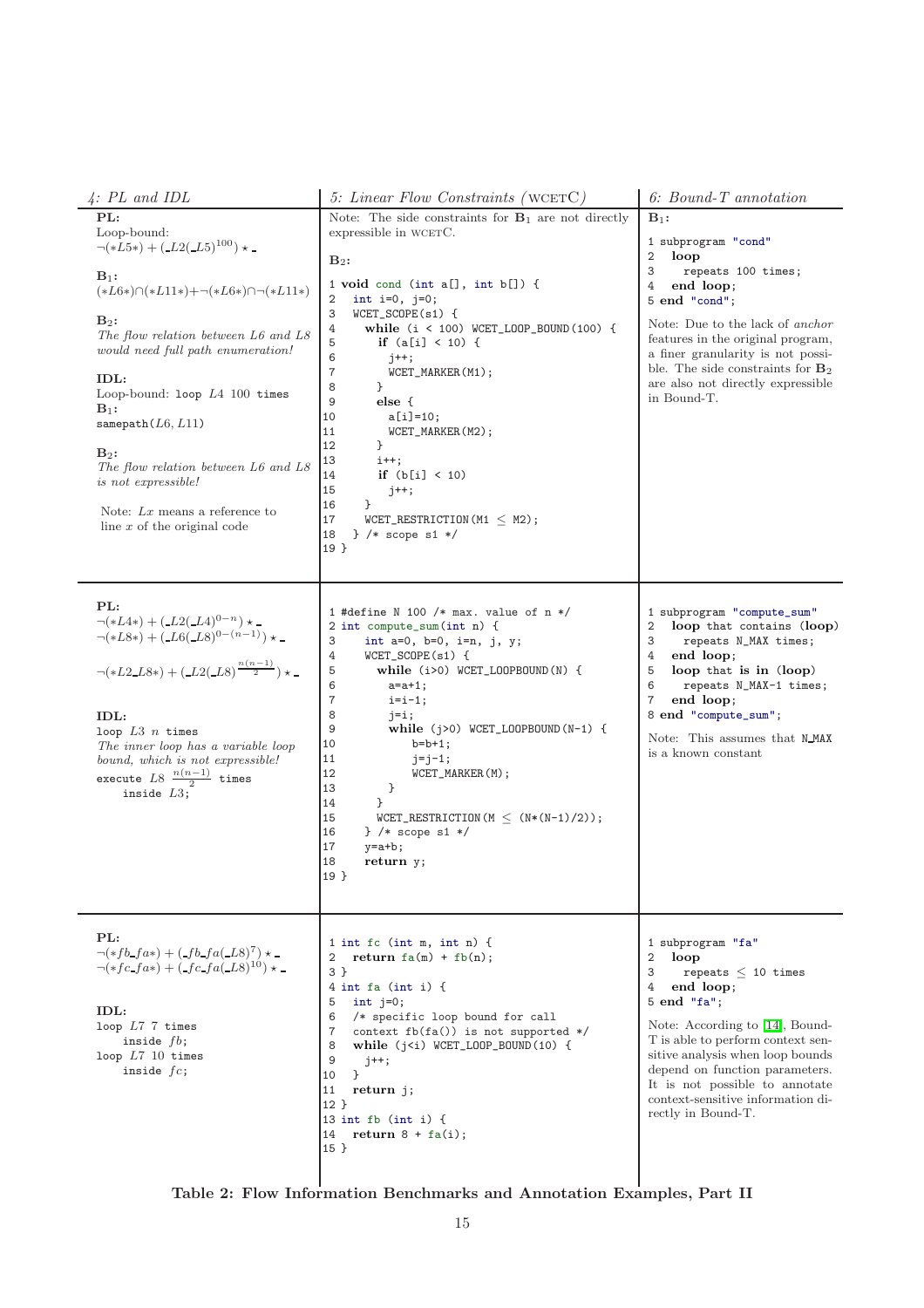In order to foster research on these challenges and to assess success, we consider the reference to a collection of benchmark programs which reflect the intricacies of annotating programs for WCET analysis, and of the interaction of annotation languages and WCET computation methodologies, most valuable. Ideally, these programs should be taken from real world applications, but stripped off from unnecessary detail; focusing on just the very essence to demonstrate where current annotation languages appear insufficient or inadequate to cope with. We are planning to set up a web page to host such a library of programs. In the long run we hope that this results in a research community maintained and accepted library of benchmark programs for assessing and evaluating the relative merits of annotation languages and WCET computation methodologies and combinations thereof. In spirit this is similar to the collection of benchmark programs proposed by the organizers of the WCET Tool Challenge [\[9,](#page-16-1) [28\]](#page-16-2). In fact, we consider it desirable to host such libraries in close relationship to each other.

### 7 Conclusions and Perspectives

The power, the generality, and the ease of use of tools for WCET analysis depend strongly on the kind and the expressiveness of the annotation language used to feed the tool with program-specific WCET information. The choice of the annotation language is the most crucial decision in the early stages of designing a WCET analysis tool. This choice is not trivial. The many conflicting properties an annotation language is desired to enjoy, e.g. expressiveness vs. ease of usage and analyzability, make the choice of a "good" language indeed a challenge of its own. It is thus by no means surprising that annotation languages attracted so much attention by researchers working on WCET analysis and that so many different approaches of annotation languages have been proposed and used so far for the implementation of WCET analysis tools.

In this paper we systematically reconsidered an array of prototypical approaches which we consider pathbreaking or especially successful and important for the advancement of the new and still fast developing field of WCET analysis. The evaluation of these approaches gives indeed evidence to our thesis that the definition of a "good" annotation language is a challenge. According to our findings, which are summarized in Table [1,](#page-11-0) none of the annotation languages turns out to be uniformly superior to its competitors, let alone to be without deficiency. As discussed in Section [5,](#page-10-0) this becomes the more apparent, if further criteria are taken into account such as the possibility and ease of reconstructing the control-flow graph on the object-code level (cf. [\[16\]](#page-16-25)) or the consideration of application domains of annotation languages beyond pure WCET analysis (cf. [\[18\]](#page-16-26)).

In spite of the indisputably successful use of so many conceptually diverse annotation languages for WCET analysis, all this indicates that the annotation languages proposed so far are still challenged in one way or the other. It is this observation, which yields the slogan and the invitation extended by this paper:

Contributing to

overcoming the challenged annotation languages by mastering the annotation language challenge.

We consider the invention of an annotation language, which enjoys the profile outlined in the rightmost column of Table [1](#page-11-0) entitled "Annotation Language Challenge", as a milestone indicating the (partially) successful mastering of this challenge (and its variants). Particularly important for this will be advancements allowing a refined handling of contexts, execution orders, and interprocedural control-flow.

We believe that contributions towards mastering this new challenge will be essential for the next major step towards the further advancement of the field as a whole. The annotation language challenge complements the recently launched challenge for WCET tools [\[9,](#page-16-1) [28\]](#page-16-2). In fact, it is motivated by it in part. We believe that contributions towards mastering the annotation language challenge will also be a major step towards enabling the delivery of the prospects related to the tool challenge. Otherwise, the incompatibility of the annotation languages and the tools using them might soon turn out to be a significant obstacle for truly meaningful and in-depth comparisons of WCET tools.

Acknowledgments. The authors greatfully acknowledge the helpful comments of the anonymous referees and the feedback of the participants at the WCET'07 workshop. Especially, they would like to thank Niklas Holsti and Albrecht Kadlec for their many and very detailed comments, which helped to clarify and improve the presentation of this paper.

### <span id="page-15-0"></span>References

- [1] A. V. Aho, R. Sethi, and J. D. Ullman. Compilers, Principles, Techniques, and Tools. Addison-Wesley, June 1997. ISBN 0-201-10088-6.
- <span id="page-15-2"></span>[2] J. Blieberger. Discrete loops and worst case performance. Computer Languages, 20(3):193–212, 1994.
- <span id="page-15-1"></span>[3] R. Chapman, A. Burns, and A. Wellings. Integrated program proof and worst-case timing analysis of spark ada. In Proc. ACM Workshop on Language, Compiler and Tool Support for Real-time Systems, pages K1–K11, June 1994.